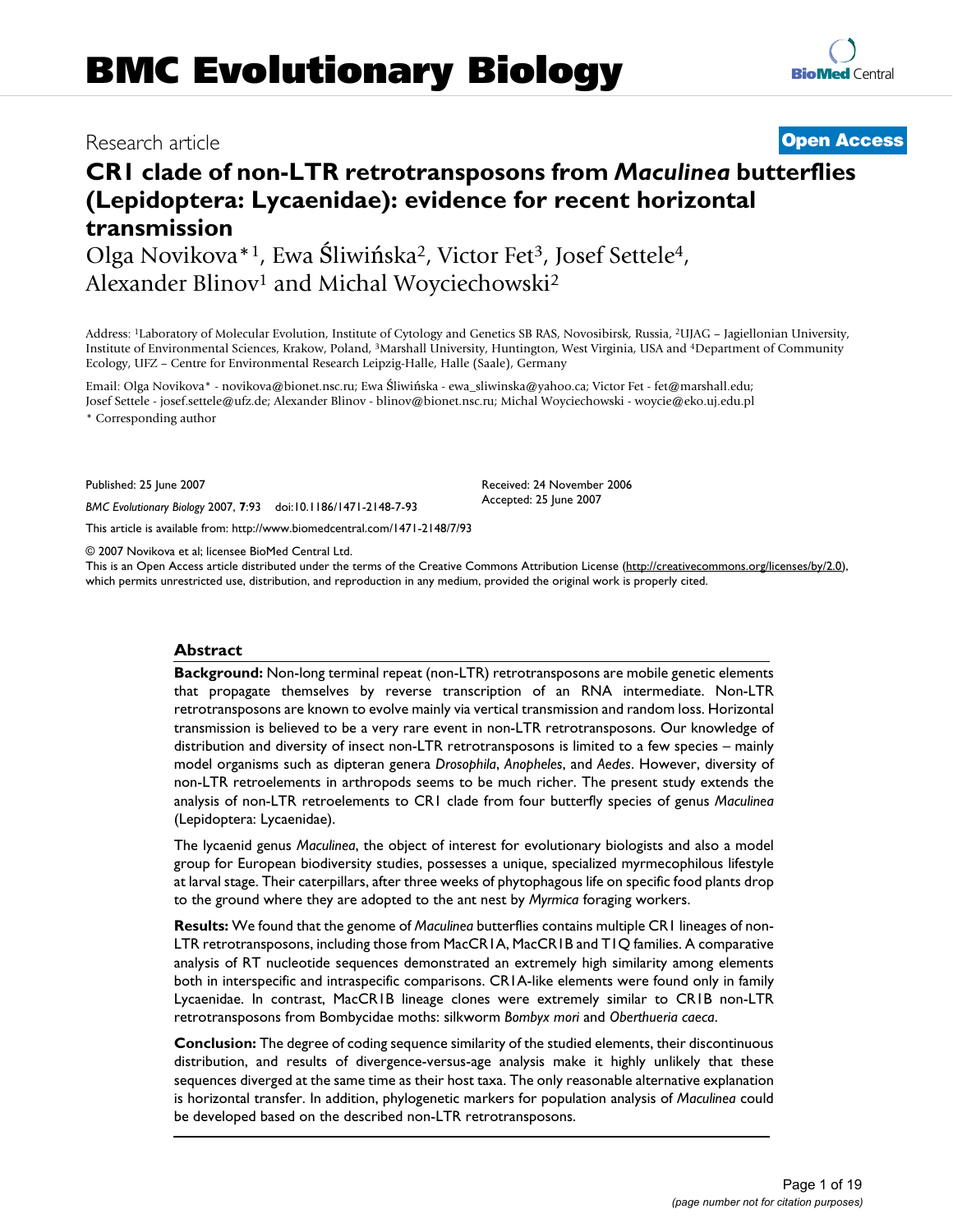# **Background**

Non-long terminal repeat (non-LTR) retrotransposons are mobile genetic elements that propagate by reverse transcription of an RNA intermediate. These elements lack terminal repeats and utilize a simplified target-primed reverse transcription (TPRT) mechanism for their retrotransposition. During TPRT, the element-encoded endonuclease cleaves the genomic DNA, and reverse transcriptase (RT) uses this break to prime reverse transcription from the element's RNA. Resulting cDNA copy is then integrated into the target site [1,2].

Based on their structure, non-LTR retrotransposons can be classified into two groups. The first group has a single open reading frame (ORF) that encodes RT in the middle and a restriction enzyme-like endonuclease (RLE) near its C-terminus. The second group of non-LTR retrotransposons has two ORFs: ORF1 and ORF2; the latter encodes two domains responsible for retrotransposition: apurinic/ apyrimidinic endonuclease (APE)-like endonuclease domain at the N-terminus and RT domain in the middle.

The RT domain has been used to classify non-LTR retrotransposons into phylogenetic groups, or clades [3]. Originally, 11 clades were distinguished among non-LTR retrotransposons. Later, the total number of clades increased to 16, with the addition of Genie [4], NeSL-1 [5], Ingi, Rex1 [6], and L2 clades [7]. This number is likely to increase further since almost every detailed study of non-LTR retrotransposons brings additional information about their phylogeny and diversity [8-10]. For example, a new family encoding both RLE and APE endonucleases was described recently [10].

Non-LTR retrotransposons represent a large fraction of known retroelements in insects. At the same time, most of our knowledge on distribution and diversity of non-LTR retrotransposons from insects is limited to model organisms such as dipteran genera *Drosophila*, *Anopheles*, and *Aedes* [8,11,12]. Almost nothing is known about many other insect groups. Several studies attempted to test a wide range of arthropods for the presence of particular clades, e.g. distribution of R1 and R2 clades has been explored in detail in different arthropods [13].

Our recent study of scorpions (Arachnida) revealed an unexpected diversity of non-LTR retrotransposons within several clades in this ancient arthropod group, with at least three distant clusters in CR1 clade [14]. Previously, only one family, T1Q-like elements, was described inside this clade from arthropods [3,8,11]. Studies of non-LTR retrotransposon diversity can provide a valuable contribution into understanding of evolution and spreading of mobile elements in arthropods.

The mode of retrotransposition and phylogenetic studies suggested that evolution of non-LTR retrotransposons proceeds mainly via vertical transmission and random loss of elements from a population [3]. Horizontal transmission is believed to be a very rare event for this class of retrotransposons. Nevertheless, at least one well-documented case of horizontal transmission is known. Horizontal transmission of Bov-B elements from an ancestral snake lineage (Boidae) to the ancestor of ruminants has been confirmed on the basis of discontinuous distribution, extreme nucleotide sequence conservation, and phylogenetic analysis [15].

In the present study, we examined the diversity of CR1 clade of non-LTR retrotransposons in lycaenid butterflies of the genus *Maculinea*. Molecular systematic studies confirmed the existence of seven *Maculinea* species, most of them with several subspecies [16]. *Maculinea arion* L., *M. alcon* (Denis et Schiffermüller), and *M. teleius* (Bergsträsser) are widely distributed from western Europe to East Asia, while *M. nausithous* (Bergsträsser) ranges from West Europe to Central Asia. *M. cyanecula* (Eversmann) is restricted to Central Asia, while *M. arionides* (Staudinger) and *M. kurenzovi* (Sibatani, Saigusa *et* Hirowatari) are found in East Asia [16-18]. In Europe, *Maculinea* are an object of interest of evolutionary biologists and model species for biodiversity studies since they are considered vulnerable or threatened [19-21] and also because of their fascinating biology. All *Maculinea* species are characterized by a specialized myrmecophilous lifestyle at larval stage. Their caterpillars, after three weeks of phytophagous life on specific food plants drop to the ground where they are adopted to the ant nest by *Myrmica* foraging workers. Larvae remain within the nest for a period of approximately 10 or 22 months, during which time they increase their body mass almost 100 times without moulting [22- 24]. Three *Maculinea* species, *M. teleius*, *M. nausithous* and *M. arion*, are obligatory predators of the ant larvae. However, *M. alcon*, so-called "cuckoo" species, is a fully integrated social parasite and is fed by workers by trophic eggs and regurgitation [25].

Their unusual life history traits, such as parasitic life style, differentiated feeding strategies, exceptions to normal insect growth rules as an adaptation to long starvation period [26] and one or two-year mode of caterpillar's growth, make genus *Maculinea* a very interesting model for evolutionary studies, including studies of non-LTR retrotransposons diversity and evolution. Moreover, non-LTR retrotransposons could be very useful as molecular markers in intraspecific phylogeography of *Maculinea*.

We implemented broad analysis for CR1 group in an attempt to cover the diversity of CR1-like elements from *Maculinea* butterflies and evaluate the possibilities for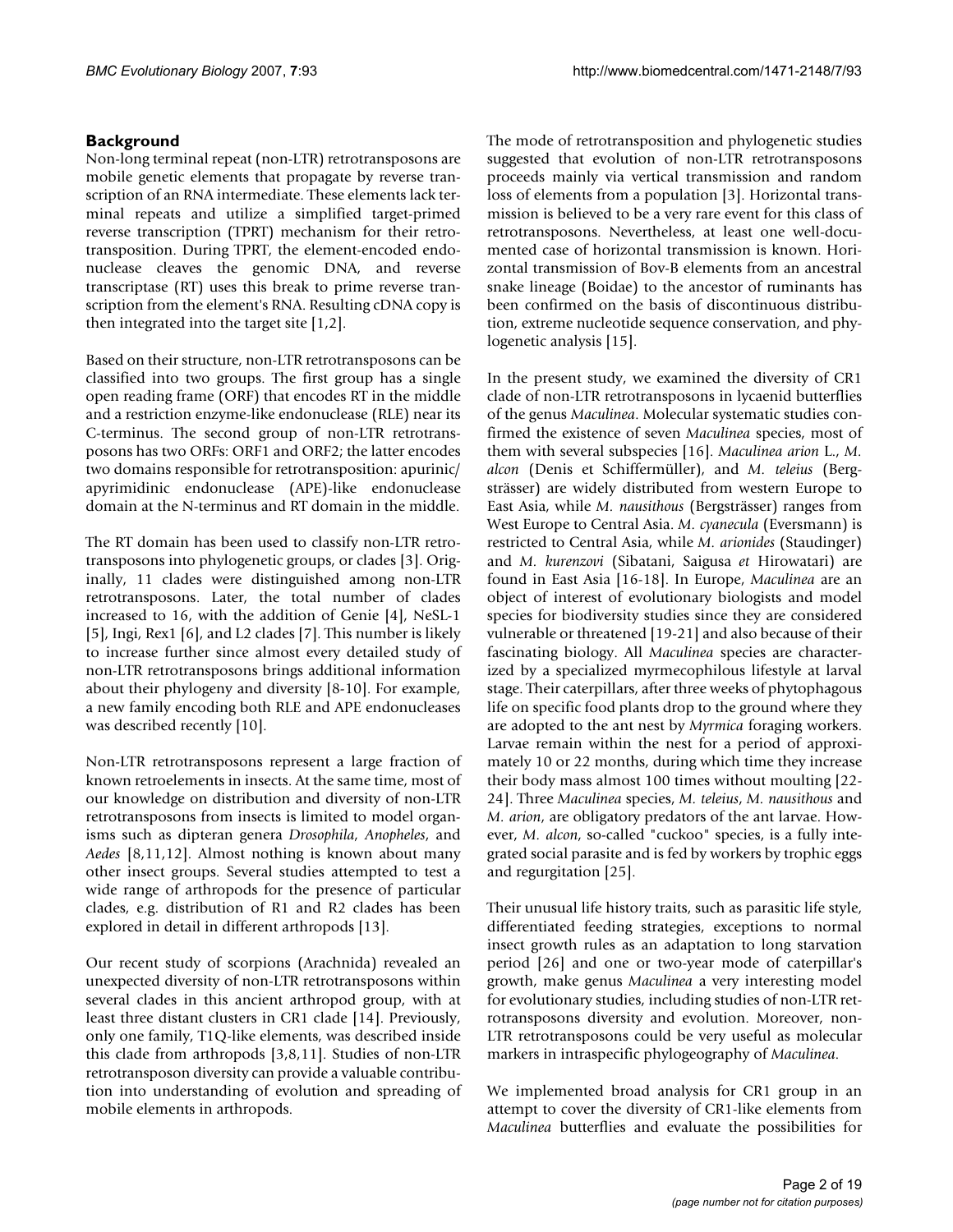development of phylogenetic markers. Distinct evolutionary lineages of the CR1-like non-LTR retrotransposons were identified, showing significant variation among CR1 clade elements.

Surprisingly, retroelements highly similar to one of the detected CR1 families have been recently identified in silkworm *Bombyx mori*. We reconstructed the complete element BmCR1B from *B. mori* using the genomic fragments available in databases. Extremely high similarity of *B. mori* and *Maculinea* elements was intriguing since these lepidopteran species are not closely related. We performed additional PCR screening of butterflies from distinct groups (suborder Ditrysia) to evaluate distribution of newly isolated families from CR1 clade. CR1A-like elements were found only in family Lycaenidae. In contrast, CR1B-like non-LTR retrotransposons were detected in Bombycidae moths: silkworm *Bombyx mori* and *Oberthueria caeca*. The degree of coding sequence similarity of the studied elements, their discontinuous distribution and results of divergence-versus-age analysis make it highly unlikely that these sequences diverged at the same time as their host taxa. Thus, new evidence was obtained for horizontal transmission of non-LTR retrotransposons.

# **Results and discussion**

### *Multiple lineages of CR1-like retroelements represent in*  **Maculinea**

No retrotransposable elements from *Maculinea* have been previously described. The degenerate oligonucleotide primers used in our study were designed based on sequences of known non-LTR retrotransposons from CR1 clade. Four species of *Maculinea* were screened by PCR using these degenerate primers (Table 1), and the PCR products were cloned.

In total, 52 clones were obtained for CR1 clade and sequenced (Table 1). After preliminary identification of RT fragments by comparison with sequences in the Gen-Bank database, we found that 49 clones showed clear similarity with RT domain of non-LTR retrotransposons, while three sequences revealed no presence of RT. The total number of clones with RT for each species is listed in Table 1.

The BLAST search showed a strong similarity of translation products of those clones that contained RT to the elements described from CR1 clade. In general, the designed PCR primers for CR1 proved to be suitable for isolation of an RT domain from *Maculinea*. However, two sequences unexpectedly showed clear similarity to the elements belonging not to CR1 but to R1 clade of non-LTR retrotransposons. These sequences were named MnaR1 (*Maculinea nausithous* R1 element) [GenBank:[DQ836391\]](http://www.ncbi.nih.gov/entrez/query.fcgi?db=Nucleotide&cmd=search&term=DQ836391) and MalR1 (*Maculinea alcon* R1 element) [GenBank:[DQ836392\]](http://www.ncbi.nih.gov/entrez/query.fcgi?db=Nucleotide&cmd=search&term=DQ836392). Representatives of R1 clade appear to play a very important role in telomere maintenance in insects [27,28]. For example, TRAS1 and SART1 elements from *Bombyx mori* are site-specific for telomeric repeats [29]. Two isolated *Maculinea* elements shared more than 57 % homology in amino acid sequence and were highly similar to R1-like elements from other insects. Similarity between amino acid sequences of MnaR1 and RT1 element from *Anopheles gambiae* [30] was 51 %. Amplification of R1 elements using CR1 pair of primers could possibly be a result of primer degeneracy.

The majority of detected CR1-like elements revealed defective translated products (29 clones). In total, 18 elements represented putatively intact RT sequences. Of 29 defective clones, 15 has a single stop mutation and no frameshifts, while 14 clones contained variable-length indels and resulted in frameshifts.

We conducted both intra- and interspecific comparative analysis of RT nucleotide sequences. Presence of several distinct groups was detected (data not shown). The phylogeny was constructed based on nucleotide sequences of all 49 isolated clones. Neighbor-joining (NJ) analysis demonstrated presence of three clear lineages (Figure 1). Two most commonly found types of CR1-like elements in *Maculinea* were designated Lineage A (MacCR1A) and Lineage B (MacCR1B) (see Figure 1; Additional file 1).

#### *Lineage A of CR1-like elements from* **Maculinea** *– MacCR1A family*

In total, 29 clones from all four studied species formed this lineage in NJ analysis based on nucleotide sequences of RT domain (Figure 1). Comparative analysis of RT nucleotide sequences showed an extremely high similarity among elements both within and between species. Average intraspecific sequence similarity ranged from 98.6 % in *M. alcon* to 99.5 % in *M. teleius*. Less than 2 % of intraspecific divergence was detected in *M. nausithous*. Three of eight clones isolated from *M. alcon* appeared to be absolutely identical (clones MalCR1-4, 5, and 7 - *Maculinea <u>al</u>con CR1* clones  $4, 5$ , and  $7$ ).

The potential translation products of the sequences were determined. Eleven clones contained intact RT sequences and could represent the master sequences of elements with RT activity. Eight of isolated elements had stop mutations but no frameshifts. The remaining ten clones contained indels in comparison with the consensus sequence. Indels resulted in frame-shifts in five elements. All indels seems to be unique for a specific element copy since single copies were detected for each case of insertion or deletion.

Kimura-corrected distances were calculated within and between species using 14 selected copies (only one copy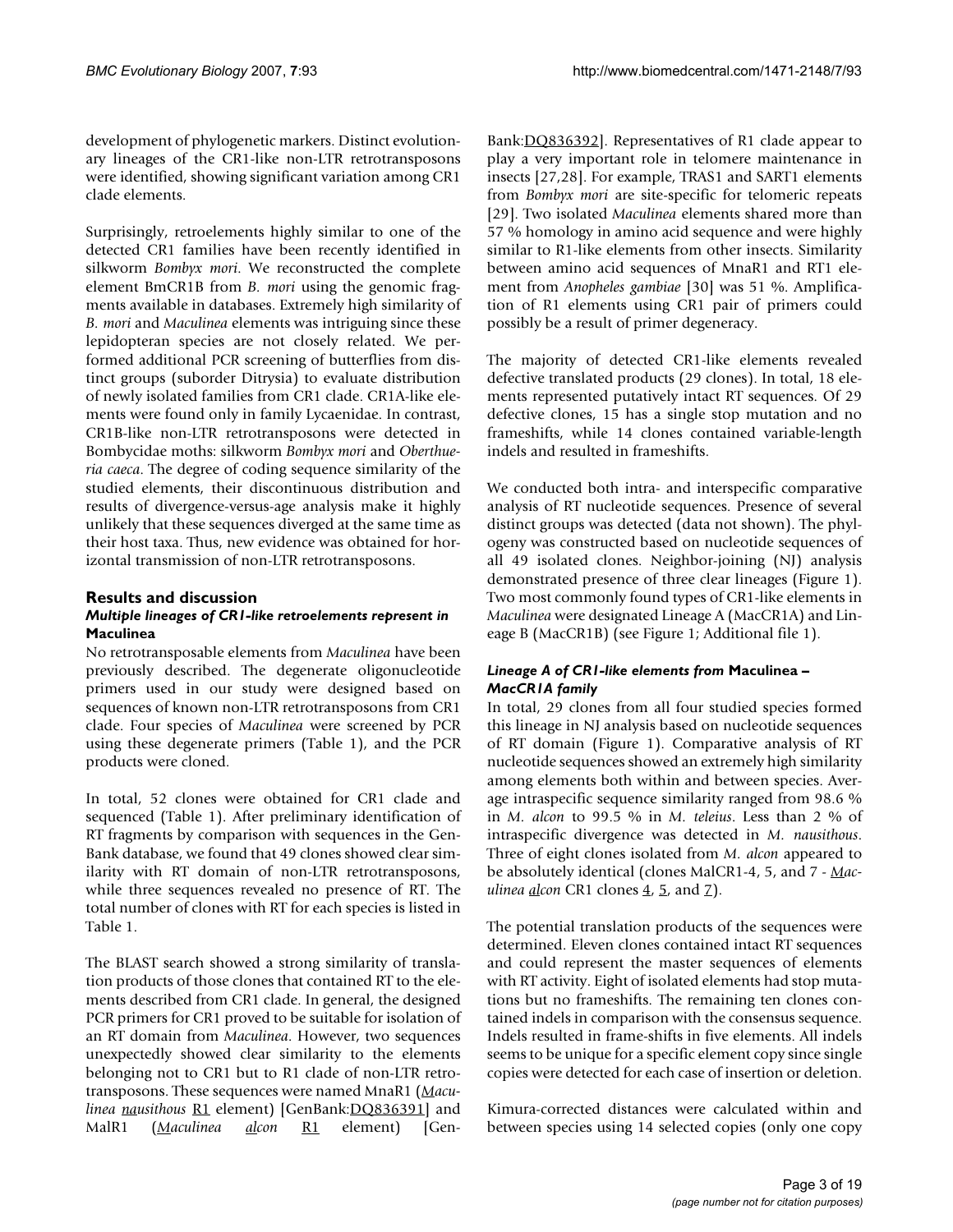| genus     | species    | lineage   | No. of clones with RT   | Accession numbers     |
|-----------|------------|-----------|-------------------------|-----------------------|
| Maculinea | teleius    |           | 15                      |                       |
|           |            | lineage A | 7                       | [GenBank:DO823008],   |
|           |            |           |                         | [GenBank:DQ823009],   |
|           |            |           |                         | [GenBank:DQ823010],   |
|           |            |           |                         | [GenBank: DO823011],  |
|           |            |           |                         | [GenBank:DO823016],   |
|           |            |           |                         | [GenBank:DO823017],   |
|           |            |           |                         | [GenBank: DO823018]   |
|           |            | lineage B | 6                       | [GenBank:DO823029];   |
|           |            |           |                         | [GenBank:DO823030];   |
|           |            |           |                         | [GenBank:DO823035],   |
|           |            |           |                         | [GenBank:DO823036],   |
|           |            |           |                         | [GenBank:DO823037],   |
|           |            |           |                         | [GenBank:DO823038]    |
|           |            | lineage C | $\overline{\mathbf{c}}$ | [GenBank:DO836363];   |
|           |            |           |                         | [GenBank:DO836364]    |
| Maculinea | nausithous |           | $13 (+1)*$              |                       |
|           |            | lineage A | 8                       | [GenBank:DQ823012],   |
|           |            |           |                         | [GenBank: DO823013],  |
|           |            |           |                         | [GenBank:DO823014],   |
|           |            |           |                         | [GenBank:DO823019],   |
|           |            |           |                         | [GenBank:DQ823020],   |
|           |            |           |                         | [GenBank:DO823021],   |
|           |            |           |                         | [GenBank:DQ823022],   |
|           |            |           |                         | [GenBank: DO823023]   |
|           |            | lineage B | 3                       | [GenBank:DO823031];   |
|           |            |           |                         | [GenBank:DQ823032];   |
|           |            |           |                         | [GenBank:DO823039]    |
|           |            | lineage C | $\overline{\mathbf{c}}$ | [GenBank:DO836365];   |
|           |            |           |                         | [GenBank:DQ836366]    |
| Maculinea | alcon      |           | $10 (+1)*$              |                       |
|           |            | lineage A | 8                       | [GenBank:DO823012];   |
|           |            |           |                         | [GenBank: DQ823024],  |
|           |            |           |                         | [GenBank:DO823025],   |
|           |            |           |                         | [GenBank:DO823026],   |
|           |            |           |                         | [GenBank:DO823027],   |
|           |            |           |                         | [GenBank:DO823028]    |
|           |            | lineage B | 2                       | [GenBank:DO823033];   |
|           |            |           |                         | [GenBank:DQ823034]    |
| Maculinea | arion      |           | 9                       |                       |
|           |            | lineage A | 6                       | [GenBank: DO 994657]  |
|           |            |           |                         | [GenBank:DQ994658],   |
|           |            |           |                         | [GenBank: DO 994659], |
|           |            |           |                         | [GenBank: DO 994660], |
|           |            |           |                         | [GenBank:DQ994661],   |
|           |            |           |                         | [GenBank:DO994662]    |
|           |            | lineage B | 3                       | [GenBank: DQ994663],  |
|           |            |           |                         | [GenBank:DQ994664],   |
|           |            |           |                         | [GenBank:DQ994665]    |

**Table 1:** *Maculinea* **species used in this study, lineages detected in CR1 clade, and GenBank accession numbers of isolated clones.**

\* single clones appeared to be R1 elements

was used for the identical MalCR1-4, 5, and 7). The average distance was 3.1% within *M. teleius*, 2.7% within *M. nauthitous*, and 3.6% within *M. alcon*. Interspecific distances ranged from 3.1% between *M. teleius* and *M. nausithous* to 3.6% between *M. teleius* and *M. alcon*. These low Kimura-corrected distances indicate relatively recent retrotransposition events for Lineage A elements.

Phylogeny of *Maculinea* based on nucleotide sequences of CR-1-like elements was not congruent with the known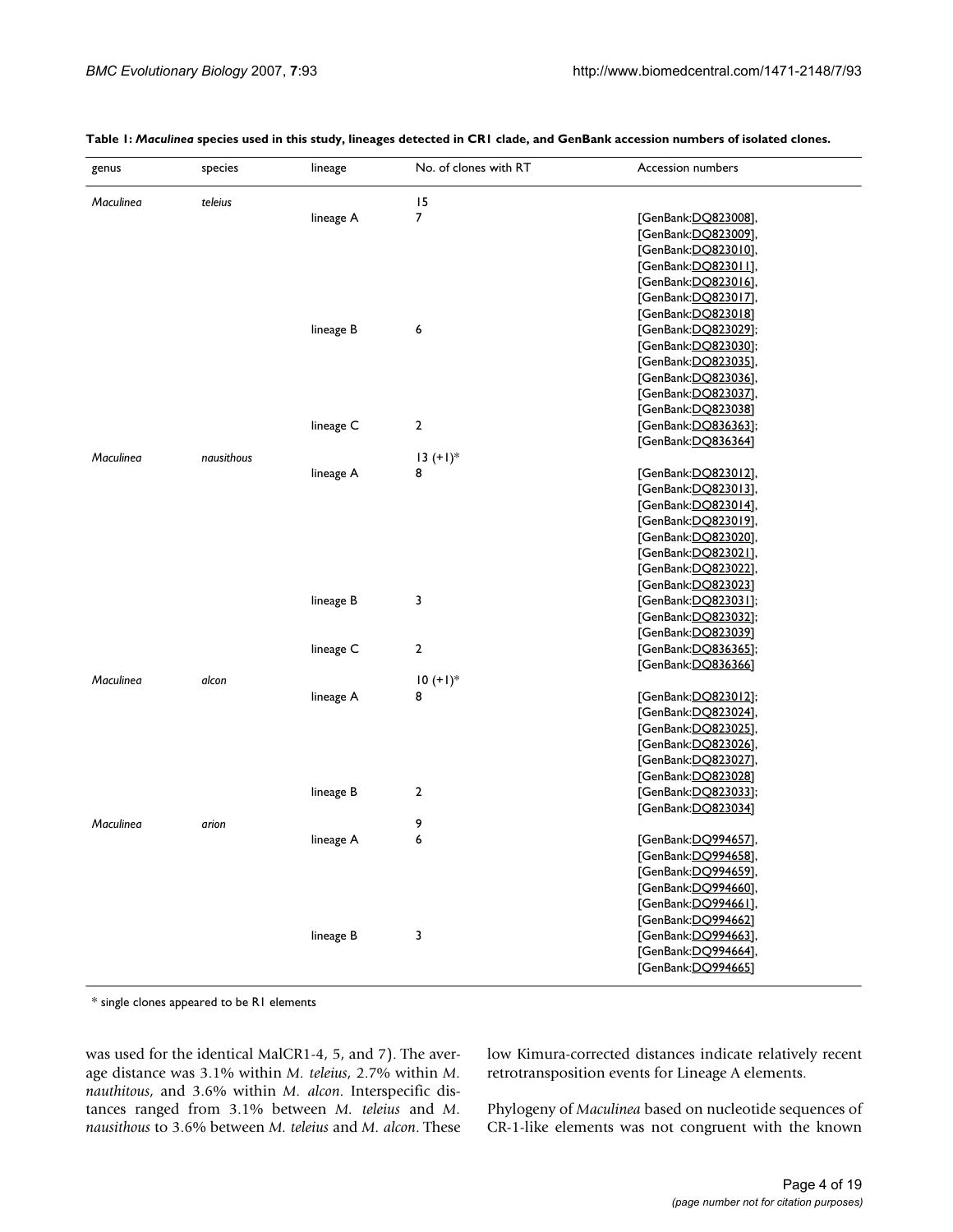

**NJ phylogeny based on partial RT domain nucleotide sequences of newly isolated retrotransposons from four species of** *Maculinea*. Statistical support was evaluated by bootstrapping (1000 replications); nodes with bootstrap values over 50% are indicated. CR1 elements can be divided into three distinct lineages: MacCR1A, MacCR1B and MacCR1C.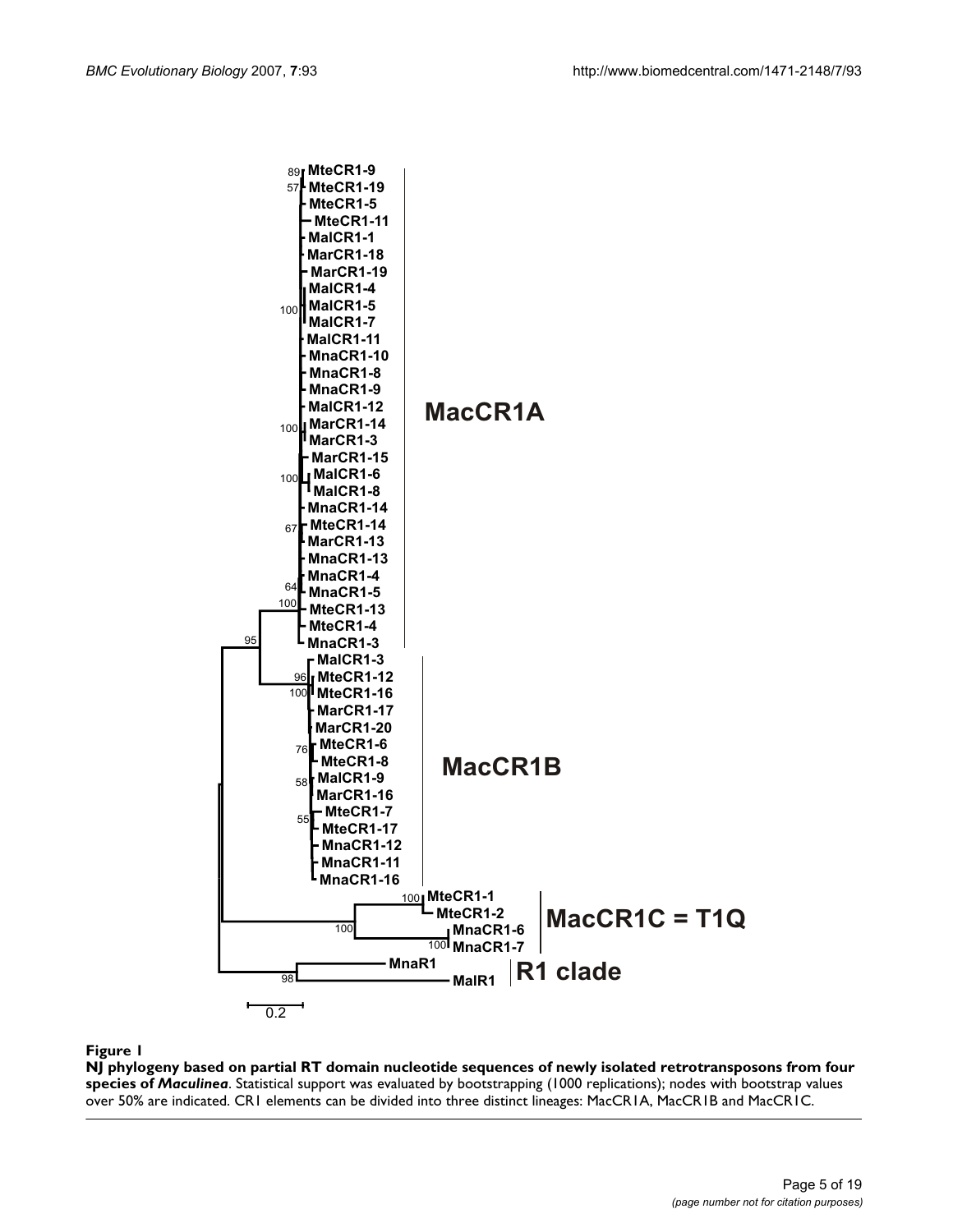phylogeny of host species (Figure 1). Moreover, no relationships could be reconstructed within Lineage A elements. Altogether, 100 variable sites per 553 bp were detected among aligned nucleotide sequences, and 49 variable amino acid residues per 184 sites of amino acid sequence alignment. However, only six variable sites were parsimoniously informative at DNA level, and only two, at amino acid level. Other variable sites were represented by singletons and were non-informative for phylogenetic analysis.

#### *Lineage B of CR1-like elements from* **Maculinea** *– MacCR1B family*

Lineage B of CR1-like elements from *Maculinea* butterflies was represented by 14 clones. The phylogenetic tree based on NJ analysis of nucleotide sequences showed a strong support for separation of this lineage from elements of the Lineage A (bootstrap 100 %). However, the topology within Lineage B was not supported.

A comparative analysis of nucleotide and amino acid sequences within the Lineage B demonstrated high similarity both within and among species. Two clones from *M. teleius* (MteCR1-12 and MteCR1-16) appeared to be identical; both carried 11 bp insertion and 40 bp deletion. One more clone MteCR1-7 contained 17 bp insertion and 32 bp deletion. The remaining sequences had no indels; however, two of them (MteCR1-17 and MnaCR1-11) represented interrupted translated products. Six sequences seemed to be the copies of putatively intact retrotransposons, with the average genetic distance less than 2 %. The most distant copy (MteCR1-6) showed nucleotide sequence divergence 4.1 %.

For phylogenetic analysis, we selected eight copies without compensatory frameshift mutations. Nucleotide and amino acid sequences were aligned. Variable and parsimoniously informative sites were determined for both alignments. As in MacCR1A lineage, number of parsimoniously informative sites was very low. Among 66 variable sites per 547 bp of sequence only eight were informative for phylogenetic analysis while 58 substitutions were copy-specific. Number of sites with variable amino acid residues was less than in the Lineage A, only 36 sites per 182 amino acid residues. Four parsimoniously informative sites were detected, compared to two in lineage A; such low number of informative sites does not allow meaningful phylogeny reconstruction among lineage B. Low Kimura-corrected distances within and among species (average 3.3% in lineage B) suggest a relatively recent retrotransposon activity.

MacCR1A and MacCR1B elements were only 73.5 % similar at DNA level but 88.5 % similar at amino acid level.

#### *Lineage C – T1Q-like non-LTR retroelements from*  **Maculinea**

Only four retroelements from lineage C were isolated from two species: *M. teleius* and *M. nausithous* (Figure 1). MnaCR1-6 and MnaCR1-7 showed 100 % similarity, whereas MteCR1-1 and MteCR1-2 differ in length and contain two substitutions per 411 bp of common sequence. MteCR1-1 sequence is 546 bp long; MteCR1-2 is truncated at 5' portion and 411 bp long. Translated products of MteCR1-2 and MteCR1-1 contain no stop mutations or frameshifts and seem to be putatively intact. MnaCR1-6 and MnaCR1-7 clones contained not only stop codons but also frameshifts. We reconstructed the reading frame for MnaCR1-6/7 element. Comparison of amino acid sequences showed 66.3 % similarity between MteCR1-1 and reconstructed MnaCR1-6/7, but only 55.9 % similarity was found at the DNA level.

Elements from MacCR1C lineage share high similarity with T1 and Q elements and seem to belong to the T1Q lineage [3,[31](#page-17-0),32]. The amino acid sequence similarity ranged from 53.3 % between MnaCR1-6/7 and Q element to 54.7 % between MteCR1-1 and Q element; the isolated elements were less than 50% similar to the CR1 retrotransposon from chicken *Gallus gallus* [33]. The T1Q lineage was detected from genomes of two out of four studied species of *Maculinea*. One element was isolated from *M. nausithous*, and two closely related copies, from *M. teleius*. Small fraction of T1Q-like elements among isolated clones could be due to a very low copy numbers of this lineage in the studied species. It could be also a consequence of high divergence among the elements in the sequences annealing to PCR primers.

#### *BmCR1B element from* **B. mori**

The nucleotide and amino acid sequences of MacCR1A and MacCR1B elements were used as queries in BLAST search against databases for arthropods. No species among those available in databases gave the positive match except of silkworm *Bombyx mori*. MacCR1B was found to be present in *B. mori* genome. Surprisingly, CR1B elements from *Maculinea* and *B. mori* showed extremely high sequence similarity.

Based on BLAST results, we reconstructed non-LTR retrotransposon from *B. mori*, named BmCR1B (*Bombyx mori*  $CR1$  element family  $\underline{B}$ . We did not find any genomic fragments containing the entire sequence of BmCR1B element. However, partial BmCR1B sequences from different genomic fragments showed high similarity to each other and the entire sequence of the element could be assembled based on several contigs (Figure 2).

BmCR1B element could be almost completely reconstructed by fusion of two contigs: Ctg011054 [Gen-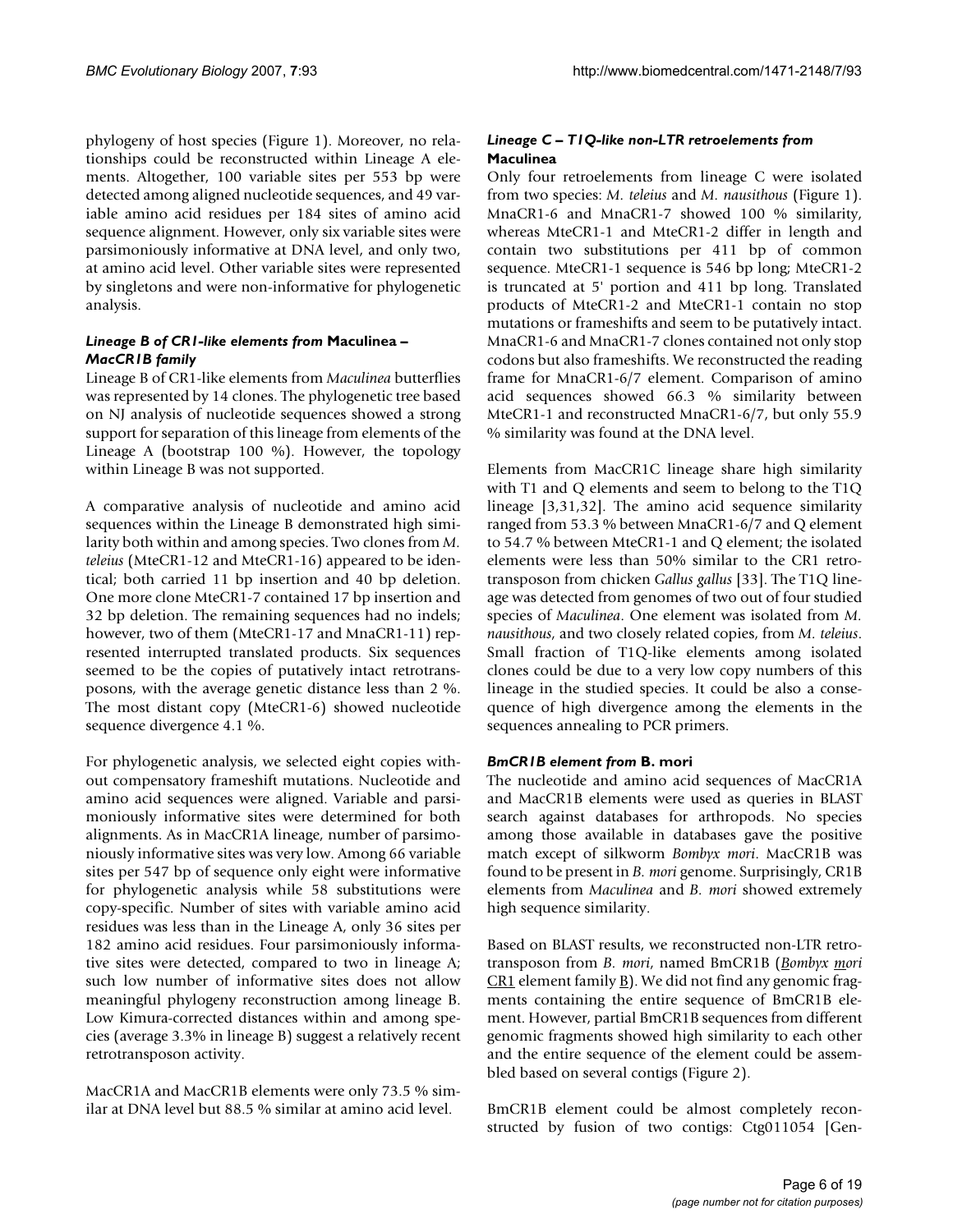

#### Figure 2

**The structural organization of BmCR1B retroelement from** *B. mori* **reconstructed based on genomic fragments available in databases**. The numbers of respective contigs are given. Single open reading frame (ORF) was found which codes protein carried reverse transcriptase (RT) and endonuclease (APE) domains. BmCR1B element has 5'- and 3'- untranslated terminal regions (5' and 3' UTR) and polyadenine tract (polyA) at the 3' end.

Bank:[AADK01011054](http://www.ncbi.nih.gov/entrez/query.fcgi?db=Nucleotide&cmd=search&term=AADK01011054)] and Ctg006777 [GenBank: [AADK01006777](http://www.ncbi.nih.gov/entrez/query.fcgi?db=Nucleotide&cmd=search&term=AADK01006777)]. The fragment Ctg011054 lacks approximately 400 bp of element at the 3' end. The second contig, Ctg00677, represents almost entire element BmCR1B but lacks 400 bp at 5' end. Other contigs contain incomplete sequences of BmCR1B retroelement to a greater extent, either due to their position at a contig border (Ctg034636; Ctg022133; Ctg011753; Ctg028411; Ctg016714) or to insertion of sequences of an unknown origin (Ctg010781 and Ctg004626).

The 3' end of the BmCR1B element was identified easily since it was terminated by polyA track. For reconstruction of the 5' end of element we performed additional BLAST search using as a query that sequence, which was homologous to Ctg011054, Ctg022133 and Ctg011753 in their 5' parts. Analysis of the 5' part of the BmCR1B from different contigs allowed to identify clearly the 5' end of the element (Figure 3). We expected that the full-length retroelement will be at least 5 Kb in length and will contain two ORFs. However, reconstructed BmCR1B elements are approximately 3550 bp in length and contain a single putative ORF, which encodes a polyprotein with APE and RT domains. PolyA tail with various lengths was detected at the 3' end of these elements (Figure 3). The putative 5' untranslated region (5' UTR) is 312 bp long. The putative 3' UTR is very short, only 53 bp.

The fragments of BmCR1B element detected in different contigs are highly similar to each other as well as to MacCR1B elements. Sequence similarity between reconstructed BmCR1B and consensus MacCR1B was 96.1 % at DNA level and 95 % at amino acid level. Similarity between BmCR1B element and consensus MacCR1A was 73.5 % at DNA level and 89 % at amino acid level (Figure 4).

*Distribution of CR1B and CR1A families in other butterflies* We designed specific PCR primers for both discovered families (MacCR1A and MacCR1B) and screened a selection of species from other related groups of Lepidoptera. Primers were based on sequences isolated from *Maculinea* spp. and BmCR1B element (Figure 4) and tested by PCR and sequencing in all four species of *Maculinea*. The primers annealed specifically either to MacCR1A or to MacCR1B template.

Nine superfamilies and 13 families of Lepidoptera were selected based on known phylogeny of suborder Ditrysia including superfamily Bombycoidea (Table 2; Figure 5). Eight species from superfamily Papilionoidea were also studied. We included in our analysis three additional species of Lycaenidae since we expected to detect either both families or one of them in the genera closely related to *Maculinea*. Moreover, representatives of three other families from Papilionoidea were screened. We also chose one member of the Saturniidae, a bombycoid family closely related to the Bombycidae. As an outgroup served the meal moth *Pyralis farinalis* (superfamily Pyraloidea), the most ancient taxon among studied Lepidoptera according to the commonly accepted phylogeny [34]. *Oberthueria caeca* was included as additional species from family Bombycidae.

In total, 17 species were used in the further PCR screening in addition to *Maculinea* spp. (Table 2). We also performed PCR with original degenerate CR1 primers (CR1- S and CR1-A) to demonstrate presence of CR1 clade in all studied species. All specimens gave us the positive signals with the original CR1 primers (Figure 5). The products with the expected size, 550 bp in length, were detected by electrophoresis in all reactions. Thus, we can assume that all studied species contain CR1 clade elements in their genomes.

PCR screening with specific primers demonstrated presence of the CR1A family in all Lycaenidae but its lack in all other studied species. PCR products of the expected size were detected in *Scolitantides orion, Shijimaeoides divina*, and *Plebejus argus*. The genera *Scolitantides* and *Shijimaeoides* are the closest relatives of *Maculinea*. It appears that CR1A family is found in Lycaenidae, but is absent from other butterflies even in closely related families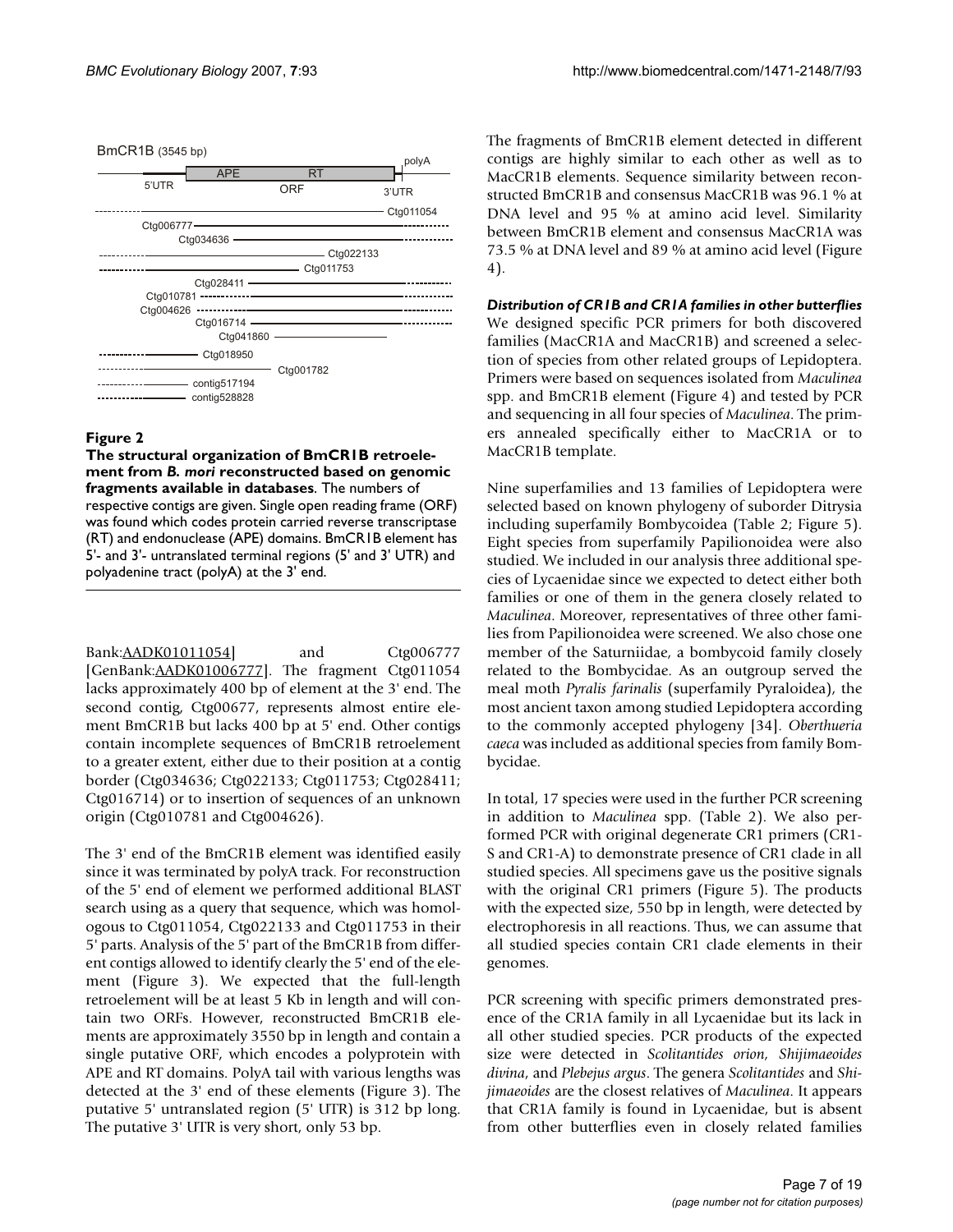|   |                                                                                                                                   |                                                                                                                                                                                                                                                    | 5' UTR partial                                                                                                                                                                                                                                                                                                        |
|---|-----------------------------------------------------------------------------------------------------------------------------------|----------------------------------------------------------------------------------------------------------------------------------------------------------------------------------------------------------------------------------------------------|-----------------------------------------------------------------------------------------------------------------------------------------------------------------------------------------------------------------------------------------------------------------------------------------------------------------------|
|   | Dazao Ctg011054<br>Dazao Ctg022133<br>Dazao Ctg011753<br>Dazao Ctg018950<br>Dazao Ctg001782<br>contiq517194<br>contig528828       | <b>TTATACGATCTAATT</b><br><b>GATTATTTTATTTAT</b><br><b>AGATATCGATATTTT</b><br>GACTAGGTAGTTTTG<br>TGTCAGAGTAATTTT<br><b>TATTTGTAGACAGTT</b><br>TTTTGGAGGATCCCG                                                                                      | AGTAGTAGTAGATCCAAGTCTGCAGTTCGCTGTAGCACGT.<br>AG-AGTAGTAGATCCAAGTCTGCAGTTCGCTGTAGCACGT<br>AG-AGTAGTAGATCCAAGTCTGCAGTTCGCTGTAGCACGT.<br>AG-AGTAGTAGATCCAAGTCTGCAGTTCGCTGTAGCACGT.<br>AG-AGTAGTAGATCCAAGTCTGCAGTTCGCTGTAGCACGT.<br>AG-AGTAGTAGATCCAAGTCTGCAGTTCGCTGTAGCACGT.<br>AG-AGTAGTAGATCCAAGTCTGCAGTTCGCTGTAGCACGT |
| R |                                                                                                                                   | 3' UTR partial                                                                                                                                                                                                                                     | polyA                                                                                                                                                                                                                                                                                                                 |
|   | Dazao Ctg006777<br>Dazao Ctg034636<br>Dazao Ctg028411<br>Dazao Ctg004626<br>Dazao Ctg016714<br>Dazao Ctg017498<br>Dazao Ctg007817 | TTGCTCGTTTGCCTCTTAGTTGTTAT  <br><b>TTGCTCGTTTGCCTCTTAGTTGTTAT</b><br>$\ldots$ . TTGCTCGTTTGCCTCTTAGTTGTTA $\lambda$<br>TTGCTCGTTTGCCTCTTAGTTGTTAT<br><b>TTGCTCGTTTGCCTCTTAGTTATTAT</b><br>TTGCTCGTTTGCCTCTCAGTTGTTAT<br>TTGCTCGTTTGCCTCTTAGATGTTAT | <b>AAAAAAAAAAAAAAAAAAAA</b> GAGTATACTAGC<br><b>AAAAAAAAAAAAAAAAAAA</b> CATACTGTCACGA<br><b>AAAAAAAAAAAAAAA</b> GTACATAATATGCTTTT<br><b>AAAAAAAAAAAAA</b> GAAGAAGAATACTTATAA<br>AAAAAAAAAAAAAAAAAAAACCGCAGATCTTCA<br><b>AAAAAAAAAAAAAAAAAAAAAAAAAAATGACA</b><br><b>AAAAAAAAAAAAAAA</b> TAATAATTATATGTAAG               |

#### **Figure 3**

**Reconstruction of BmCR1B retroelement from** *Bombyx mori*. Putative sequences of (A) 5' untranslated terminal region (UTR) and (B) 3' untranslated terminal region based on sequences of several genomic fragments. Polyadenine tract (polyA) is also shown.

Pieridae (*Pieris napi*), Nymphalidae (*Araschnia levana* and *Melitaea phoebe*), and Satyridae (*Erebia theano*). On the other hand, CR1A-like elements could further diverge in other species to the extent that designed primers would be not appropriate for their detection.

The CR1A PCR products were cloned and sequenced for all three species in which CR1A was detected additionally to *Maculinea* spp. Elements of CR1A family from *S. orion* (SoriCR1A), *Sh. divina* (ShdivCR1A), and *P. argus* (PargCR1A) share high similarity with MacCR1A elements. Average similarity of the amino acid sequences was 94.2 % among CR1A-like elements from all investigated Lycaenidae. The newly identified CR1A elements from Lycaenidae butterflies showed 3.5 % (PargCR1A versus MacCR1A) and 2.3 % (SoriCR1A versus MacCR1A) value of divergence (Table 3).

Positive results in PCR reaction with CR1B primers were observed for *Maculinea* and representatives of the family Bombycidae: *O. caeca* and *B. mori* (Figure 5). The CR1B products were cloned and sequenced. Surprisingly, the CR1B elements from closely related *O. caeca* (OcaCR1B) and *B. mori* (BmCR1B) showed higher level of amino acid sequence divergence than CR1B retrotransposons from

*Maculinea* and *B. mori* (Table 3). Taxa which are most closely related to *Maculinea*, *S. orion* and *Sh. divina*, did not demonstrate a presence of this family in PCR screening (Figure 5). The discontinuous distribution, high sequence similarity between MacCR1B and BmCR1B elements from divergent species and lower similarity between BmCR1B and OcaCR1B elements from closely related species could be the evidences for horizontal transmission for non-LTR retrotransposons from CR1B family.

#### *Evidence of horizontal transmission*

Most examples of horizontal gene transfer in eukaryotes involve transposable elements [35,36]. Such transfers are usually recognized by the presence of very closely related elements in distantly related host taxa. Evolutionary dynamics of transposable elements could sufficiently differ even in closely related taxa. As a result, phylogenetic studies of mobile elements often show incongruence with host species phylogenies. First, transposable elements are multicopy components of genomes. Thus, comparisons of paralogous copies of these elements instead of orthologs along with varying rates of sequence evolution of mobile elements copies are the main sources for phylogenetic incongruence, which could be misidentified as horizontal transmission. Second, random loss of trans-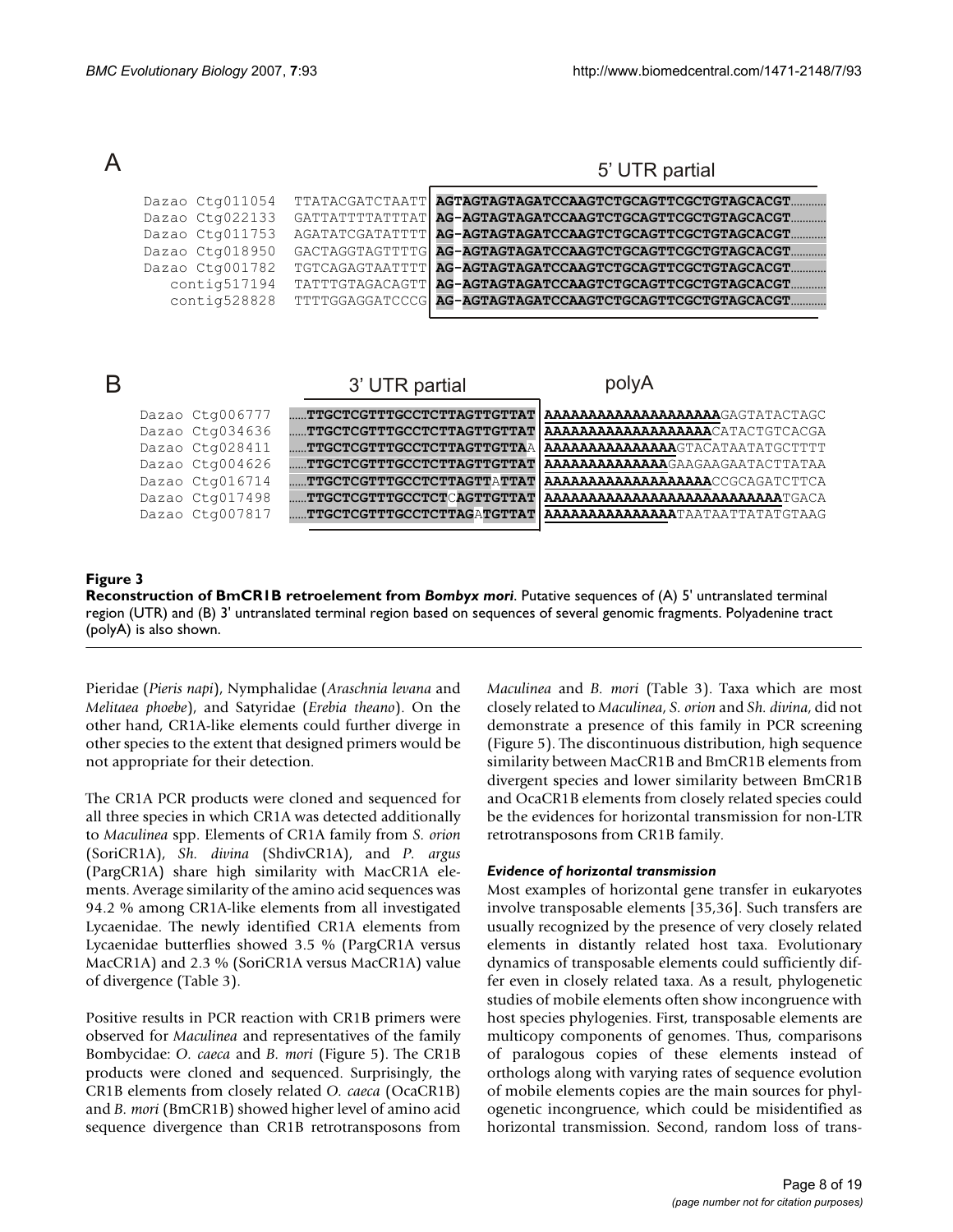

#### **Figure 4**

**Alignment of partial MacCR1A, MacCR1B and BmCR1B nucleotide sequences**. Location of primers specific for CR1A (CR1A-S and CR1A-A) and CR1B (CR1B-S and CR1B-A) families are shown.

posable elements from a few taxa, ancestral polymorphism and independent assortment of copies into descendant species, and unequal DNA substitution rates in different species all can lead to incongruence in phylogenetic reconstruction.

Traditionally, horizontal transfer has been implied when highly similar transposable elements have been found in distantly related taxa accompanied by their discontinuous distribution, and such phenomenon could not be explained in terms of vertical inheritance [\[37-](#page-17-1)39].

We found that CR1B family of retrotransposons has discontinuous distribution in butterflies. It was detected in *Maculinea* spp. and two representatives of family Bombycidae: *O caeca* and silkworm *B. mori*. No CR1B-like elements were found in the taxa closely related to *Maculinea*.

To extend the analysis, we designed several pairs of primers to cover almost the entire BmCR1B element in PCR amplification. These primer pairs were used to screen *M. teleius* DNA. Products with appropriate size were obtained for all used primer pairs (Figure 6). This is an indirect evidence of high similarity of elements from *B. mori* and *M. teleius* not only in the known sequence of isolated RT fragment but in the entire sequence of BmCR1B and MacCR1B.

By comparing the amino acid sequence divergence for host genes and transposable elements evolving under presumably similar selective pressure the case of horizontal transmission could be detected if divergence among mobile elements is significantly lower than that observed for the proteins encoded by host genes. We compared the partial amino acid and nucleotide sequences of the elon-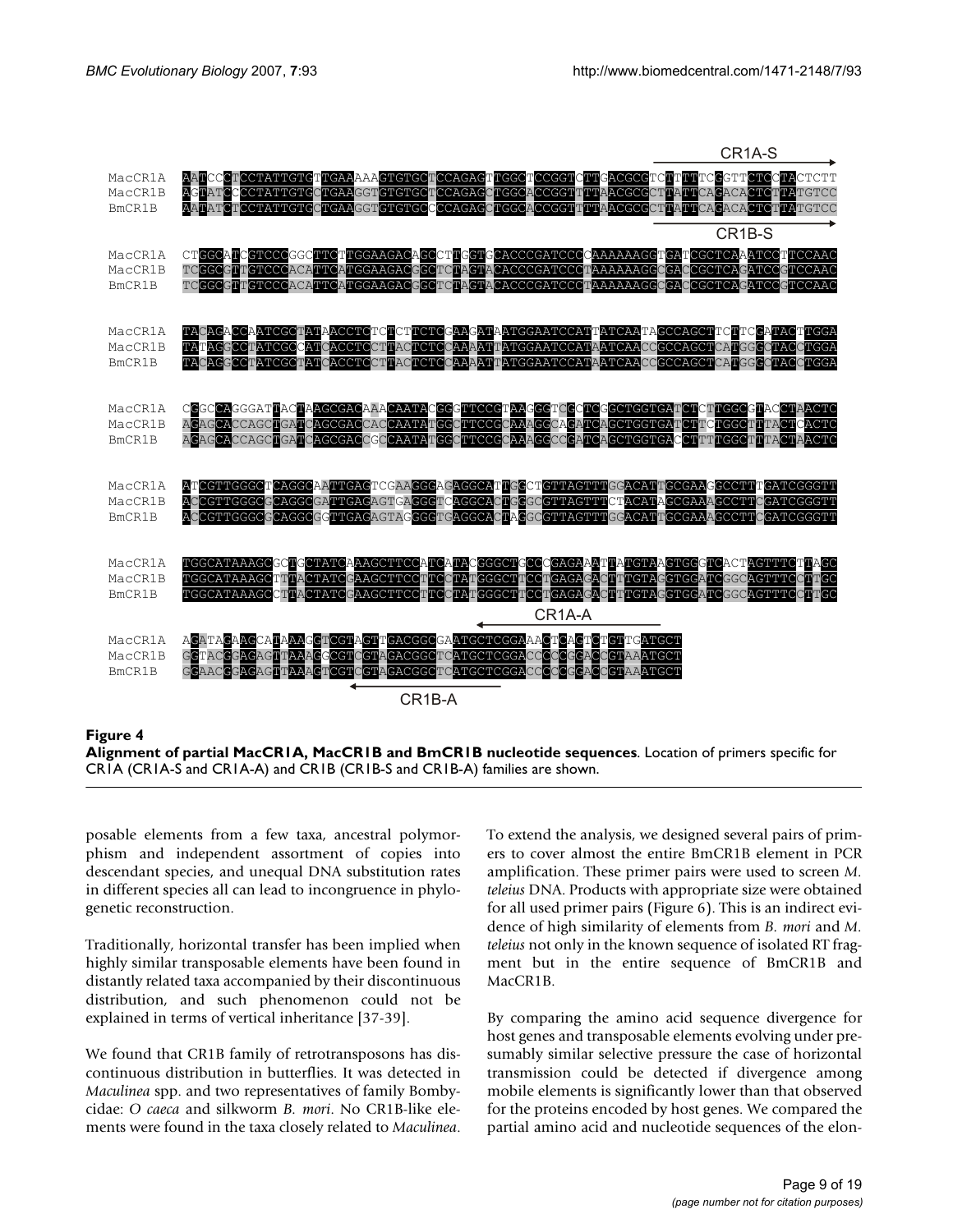| superfamily    | family        | species               | <b>CRI</b> | <b>CRIA</b> | <b>CRIB</b> |
|----------------|---------------|-----------------------|------------|-------------|-------------|
| Papilionoidea  | Lycaenidae    | Scolitantides orion   | +          | $\ddot{}$   |             |
|                |               | Shijimaeoides divina  | +          | ÷           |             |
|                |               | Plebejus argus        | +          | $\ddot{}$   |             |
|                | Pieridae      | Pieris napi           | +          |             |             |
|                | Nymphalidae   | Araschnia levana      |            |             |             |
|                |               | Melitaea phoebe       |            |             |             |
|                | Satyridae     | Erebia theano         |            |             |             |
| Hesperioidea   | Hesperiidae   | Heteropterus morpheus | +          |             |             |
| Geometroidea   | Geometridae   | Scopula ornata        | +          |             |             |
| Drepanoidea    | Drepanidae    | Drepana sp.           | +          |             |             |
| Calliduloidea  | Callidulidae  | Callidula sp.         | ٠          |             |             |
| Noctuoidea     | Lymantriidae  | Lymantria dispar      |            |             |             |
| Bombycoidea    | Saturniidae   | Aglia tau             |            |             |             |
|                | Bombycidae    | Bombyx mori           | +          |             |             |
|                |               | Oberthueria caeca     | +          |             |             |
| Lasiocampoidea | Lasiocampidae | Lasiocampa quercus    | +          |             |             |
| Pyraloidea     | Pyralidae     | Pyralis farinalis     | +          |             |             |

**Table 2: List of Lepidoptera species used in present study in addition to** *Maculinea* **spp. Results of PCR screening with degenerate primers for CR1 clade, and specific primers for CR1A and CR1B families.**

gation factor 1 alpha (EF-1α) gene from *Maculinea* spp. and *B. mori* since only this nuclear gene from *Maculinea* was available in databases. It is necessary to note that EF-1α gene is highly conserved in amino acid sequence and is usually used for reconstruction of high-level phylogenies, especially in insects [40-42].

The EF-1 $\alpha$  gene comparisons demonstrated almost the same level of amino acid divergence as the mobile elements from CR1B family, 2.8% for EF-1a genes and 2.7% for CR1B elements (Table 3). The nucleotide sequences of EF-1 $\alpha$  gene had much lower similarity to each other. Only 83% similarity was detected for EF-1 $\alpha$  gene whereas more than 96% similarity showed BmCR1B and MacCR1B non-LTR retrotransposons at DNA level. It seems unlikely that 96% nucleotide and 98.3% amino acid sequence similarity could be selectively or otherwise maintained in retrotransposons that diverged from a common ancestor.

The amino acid sequences of mitochondrial cytochrome oxidase subunit I (COI) and subunit II (COII) genes also were compared among studied species. It seems that RT of CR1B elements is considerably more conserved than compared mitochondrial proteins. We found 14.4% and 15.3% divergence at the amino acid level in COI and COII genes, respectively and only 2.7% average divergence between RT BmCR1B and MacCR1B elements (Table 3).

Since the last common ancestor (LCA) of lepidopteran superfamilies Papilionoidea and Bombycoidea has been estimated to exist 140 million years ago (Mya) [43], it is very difficult to explain the extreme nucleotide and amino

| Table 3: Amino acid divergences of genes and CRI non-LTR retrotransposons from B. mori and M. teleius. |  |  |  |
|--------------------------------------------------------------------------------------------------------|--|--|--|
|                                                                                                        |  |  |  |

| Gene                                          | Length   | Amino Acid Divergence (%) |
|-----------------------------------------------|----------|---------------------------|
| EF-la                                         | 322 aa   |                           |
| Bombyx versus Maculinea                       |          | 2.8                       |
| <b>COI</b>                                    | 368 aa   |                           |
| Bombyx versus Maculinea                       |          | 14.4                      |
| COII                                          | 207 aa   |                           |
| Bombyx versus Maculinea                       |          | 15.3                      |
| CRI RT non-LTR retrotransposons               |          |                           |
| <b>BmCRIB Bombyx versus CRIB Maculinea</b>    | 180 aa   | 2.7                       |
| <b>BmCRIB Bombyx versus CRIA Maculinea</b>    | 180 aa   | 19.9                      |
| BmCRIB Bombyx versus OcaCRIB Oberthueria      | $151$ aa | 4.6                       |
| OcaCRIB Oberthueria versus CRIB Maculinea     | 151 aa   | 4.6                       |
| OcaCRIB Oberthueria versus CRIA Maculinea     | 151 aa   | 19.6                      |
| PargCRIA Plebejus versus CRIA Maculinea       | 171 aa   | 3.5                       |
| SoriCRIA Scolitantides versus CRIA Maculinea  | 171 aa   | 2.3                       |
| ShdivCRIA Shijimaeoides versus CRIA Maculinea | 171 aa   | 2.3                       |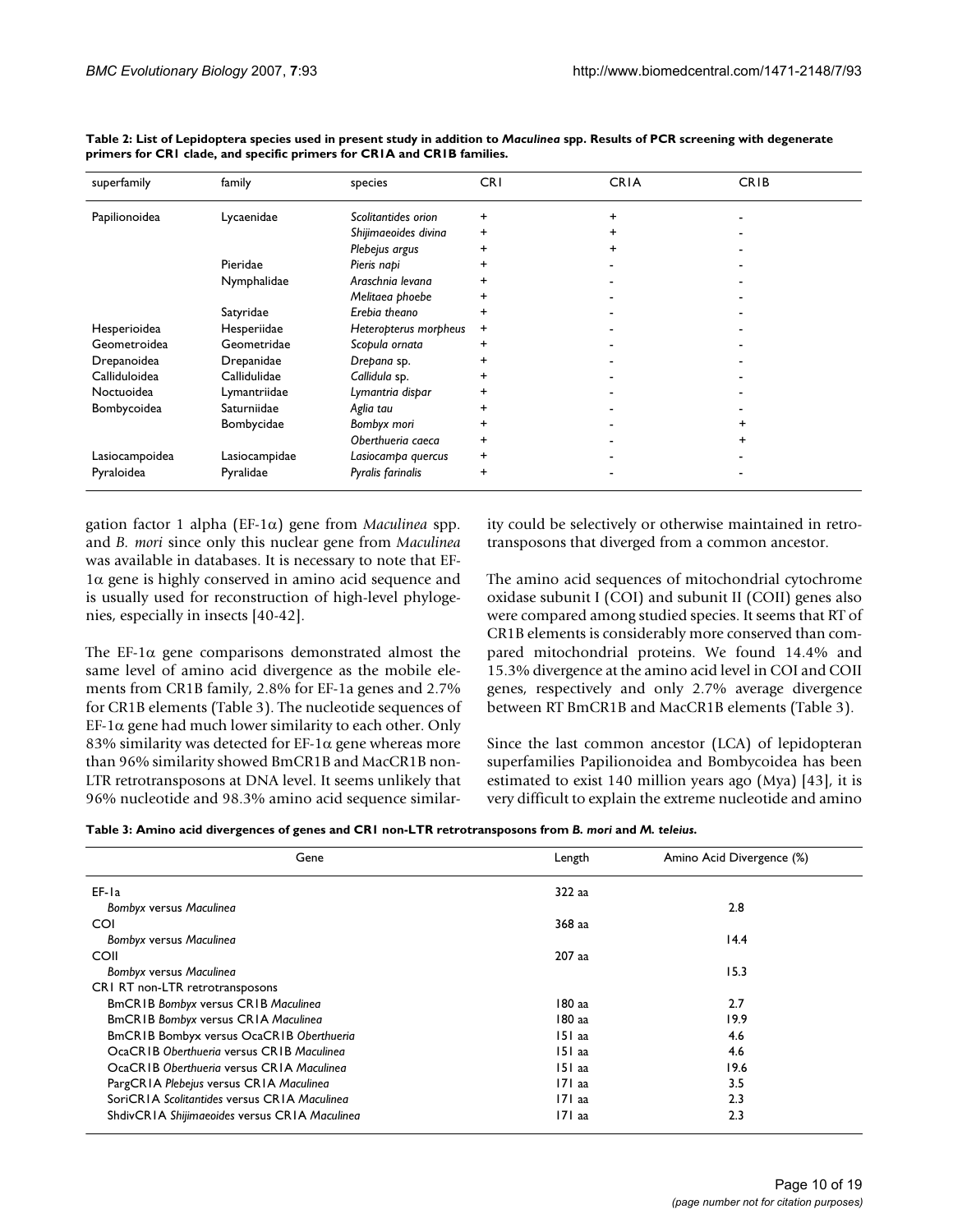

B

*M.*

*S.*



*S. ornata*

*B*

M M

*L.*

*O.*

*P.*

#### Figure 5

**Distribution of CR1B and CR1A families in Lepidoptera based on PCR amplification**. Phylogeny of studied superfamilies and families of butterfly suborder Ditrysia according to [34], with modifications (A). Families within Papilionoidea and Bombycoidea are shown since these superfamilies were analyzed in more detail. (B) PCR amplification of lepidopteran species with the primer pairs CR1-S/CR1-A (expected amplicon length 550 bp), CR1A-S/CR1A-A (expected amplicon length 520 bp) and CR1B-S/CR1B-A (expected amplicon length 520 bp) resolved in 1.3% agarose gel and stained with ethidium bromide. Lane "-", negative control; lane M, 100 bp DNA ladder.

 $• 500 bp$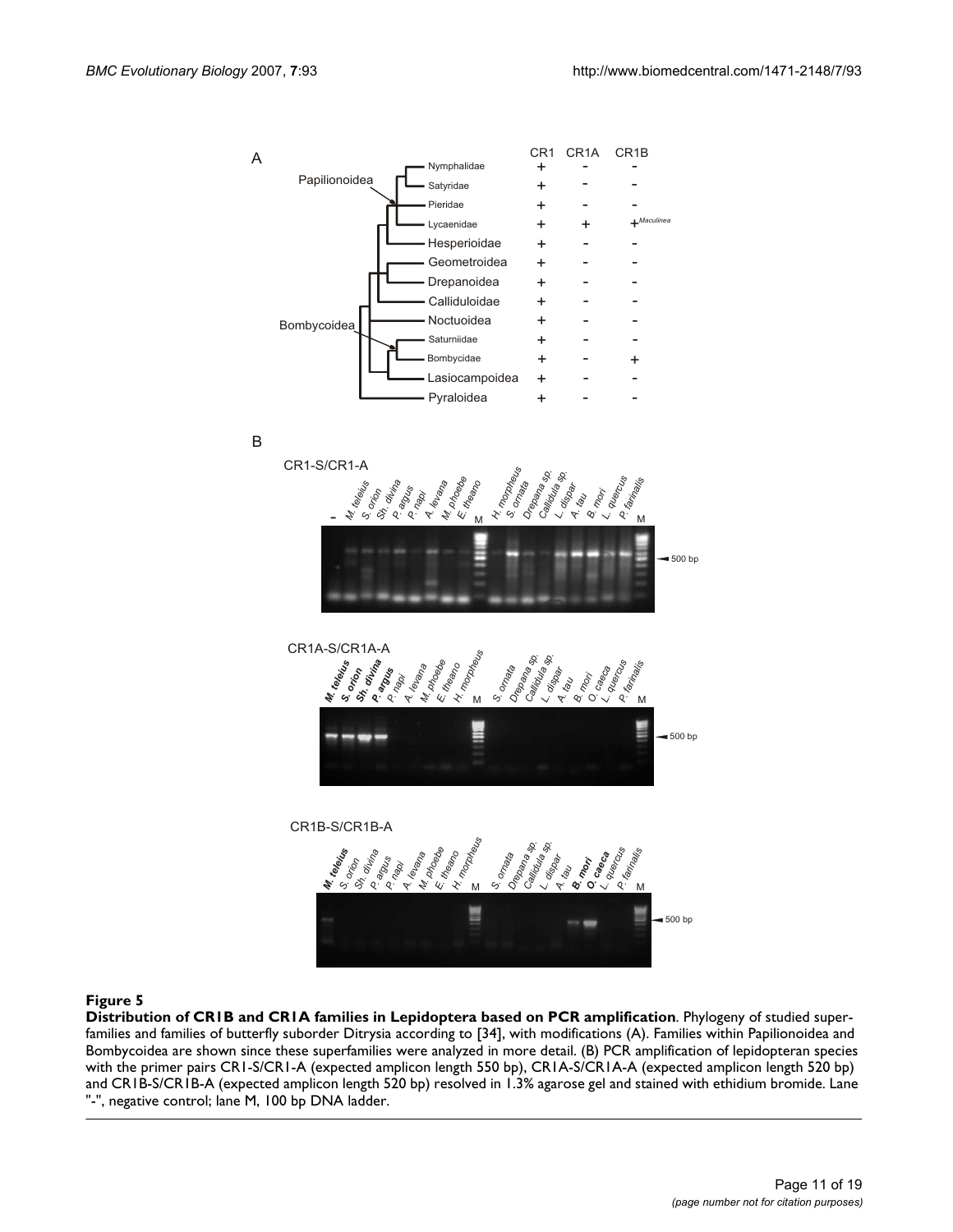acid conservation, together with the discontinuous distribution, without invoking the horizontal transfer of CR1B elements. We also compared the sequences of other insect non-LTR retrotransposons from CR1 and closely related clades for which strong vertical inheritance was suggested (Table 4). Even closely related Jockey elements from *Drosophila melanogaster* and *D. funebris* (LCA estimated at 40 Mya) were more than 24% divergent. The value of amino acid sequence divergence between MacCR1B and BmCR1B was comparable with those among CR1A elements from Lycaenidae butterflies and between CR1B elements from closely related *O. caeca* and *B. mori* (Table 4).

Overall, our data clearly indicate that the high degree of similarity we observed between the *Bombyx mori* BmCR1B and *Maculinea* CR1B is not due to selection. The only reasonable alternative explanation is horizontal transfer.

#### *Horizontal transmission in non-LTR retrotransposons*

Horizontal transfer can be defined as the process by which genes can move between reproductively isolated species. It is not surprising that many examples of horizontal transfer of transposons have been identified in eukaryotes. There are several features of transposon behavior that make them particularly prone to horizontal transfer. Transposable elements have the capacity to insert themselves into the chromosomes of possible vectors and, subsequently, into host chromosomes. Subsequent to transfer, they can spread rapidly throughout a given species, as is evidenced by the rapid spread of P elements in *D. melanogaster* [[37\]](#page-17-1). Most studied cases of horizontal transmission involve DNA transposons [38,39].

Among retrotransposons, several examples of horizontal transfer have been documented between closely related species (mostly among *Drosophila*) for LTR retrotransposons such as *copia* [[44,](#page-17-2)45] and *gypsy* [[46](#page-17-3)]. The possible mechanism of horizontal transfer of LTR retrotransposons could be their ability to ride along on cross-species viral infections. The presence of envelope-like coding sequences makes some of the LTR retrotransposons capable of virus-like particle formation.

In contrast, non-LTR retrotransposons are believed to be inherited exclusively vertically. Extensive phylogenetic and comparative studies dismissed majority of putative horizontal transfer reports for non-LTR retrotransposons [3]. Nevertheless, strong evidence of horizontal transmission that cannot be neglected, were provided by Zupunski et al. (2001) [15] for Bov-B retroelements which have been relatively recently transferred from the ancestral snake lineage (Boidae) to the ancestor of ruminant mammals [15,47]. Thus, one should not exclude a possibility of occasional horizontal transmission events in non-LTR retrotransposons.

The compared Bov-B elements from Squamata and Ruminantia (LCA 310 Mya) showed the same divergence at the amino acid level as that between *Mus* and *Rattus* L1 elements (LCA 15 Mya). The divergence rate in Squamata versus Ruminantia Bov-B was found to be very low in comparison with other elements from the same clade [15].

The slowdown effect on evolutionary rates was also observed in our study. We estimated sequence divergence rates for non-LTR retrotransposons from insects, including those for CR1 and Jockey clades (Table 4). The divergence rates appeared to be almost the same in all comparisons with exception of drosophilid Jockey elements and CR1B elements from butterflies. However, while in the case of Jockey elements from *Drosophila melanogaster* and *D. funebris* the rate was much higher in comparison with other pairs, CR1B retrotransposons from *B. mori* and *Maculinea* spp. showed significantly low rate of divergence. It was much lower than for the elements from closely related species: SoriCR1A from *Scolitantides* and CR1A from *Maculinea*; BmCR1B from *Bombyx* and OcaCR1B from *Oberthueria* (Table 4).

The actual mechanisms of horizontal transfer are still unknown for mobile elements from eukaryotes since it is not possible experimentally to show how the horizontal transmission can occur. Parasites, symbionts, bacteria, or viruses all could be suggested as potential vectors for horizontal transmission. However, only those putative vectors could be under consideration, which have wide host range and access to germ line cells [48]. Since horizontal transfer detected in present study occurred within butterflies and moths, all viruses and parasites common for Lepidoptera could be suspect as possible vectors.

The direction of CR1B retroelements horizontal transfer is also under question. Since it is unlikely that horizontal transfer could occur simultaneously and independently to two distantly related taxa, those elements could hardly be transmitted recently to *B. mori* and genus *Maculinea* from an unknown species. On the other hand CR1B elements were detected not only in *B. mori*, but also in other representative of Bombycidae family – *O. caeca*. It is highly possible that one of the moths from family Bombycidae was a source of the CR1B elements for a common ancestor of *Maculinea* species.

#### *CR1A and CR1B as potential molecular markers*

Insertion events of retrotransposable elements have been recently demonstrated to be powerful tools in phylogenetics and population genetics studies in various organisms [49-51]. Integration of a non-LTR retrotransposon to a new place is an irreversible event. Non-LTR retrotransposons, once inserted in chromosomal DNA, appear to be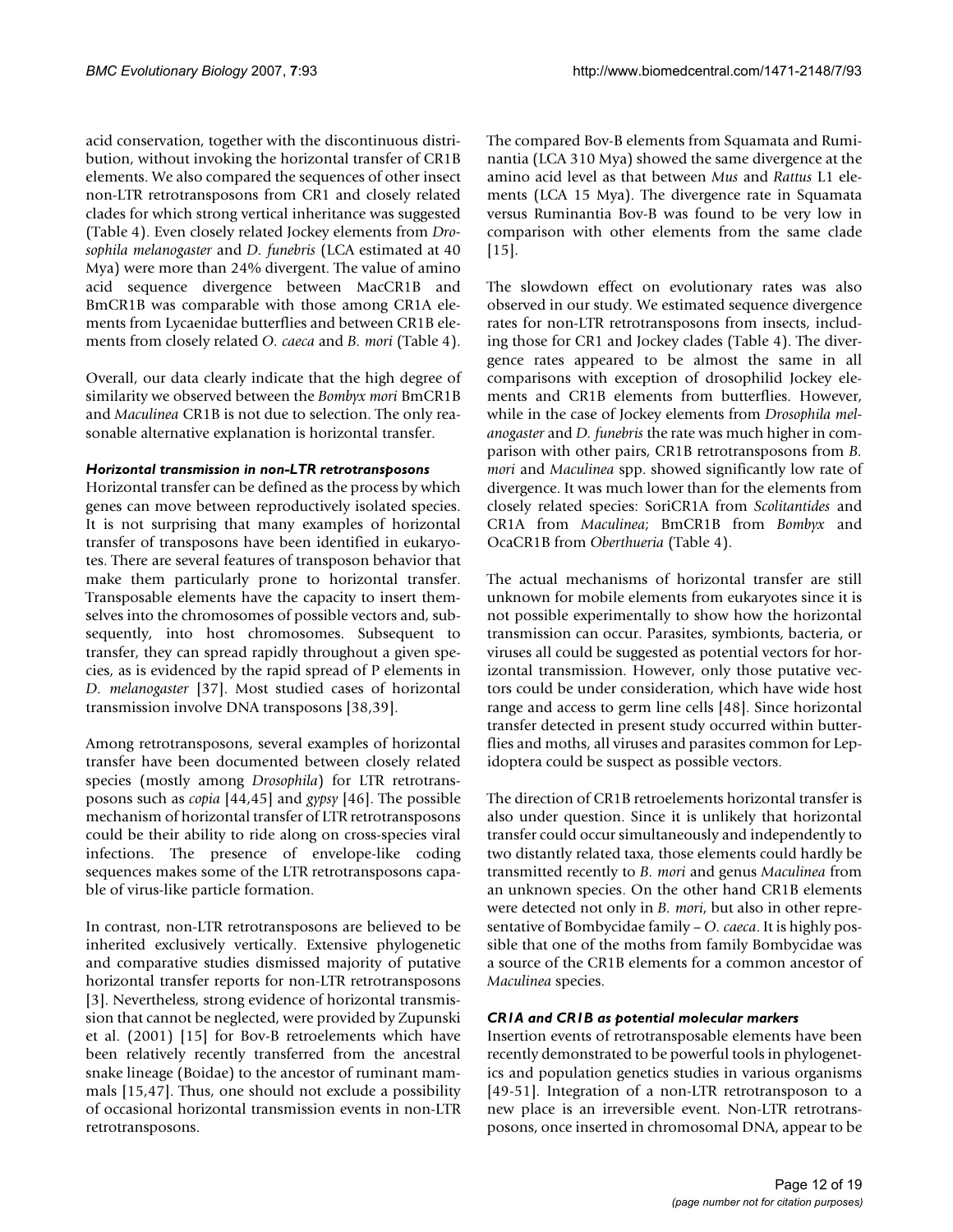

**Scheme of the BmCR1B retroelement and the relative position and size of the fragments amplified by PCR primers in** *Maculinea teleius*. Product verified on 1.3% agarose gel and stained with ethidium bromide. Lane M1, 100 bp DNA ladder; lane M2, 1 kbp DNA ladder; number of other lanes correspond to numbers of fragments indicated above.

fixed. Since retrotransposition is thought to be more or less random with respect to the region of insertion, insertions at exactly the same location appear to be unlikely. The most popular transposon-based marker method is the Sequence-Specific Amplification Polymorphism approach (S-SAP), also called "transposon display" [52]. The S-SAP markers were developed for wide range of taxa, in particular in plants [52,53], insects [50], and fungi [54].

CR1A and CR1B non-LTR retrotransposons from *Maculinea* species showed very high homogeneity among studied species, and thus cannot be used for inferring interspecific phylogenies; however, these elements could be used as markers in population genetics studies.

#### **Conclusion**

Our results demonstrated that lycaenid butterflies from the genus *Maculinea*, a model group in the European biodiversity studies, have multiple lineages of elements from CR1 clade. Three families of CR1-like elements coexist in the genomes of *Maculinea* spp. T1Q lineage showed very low similarity to two other lineages, MacCR1A and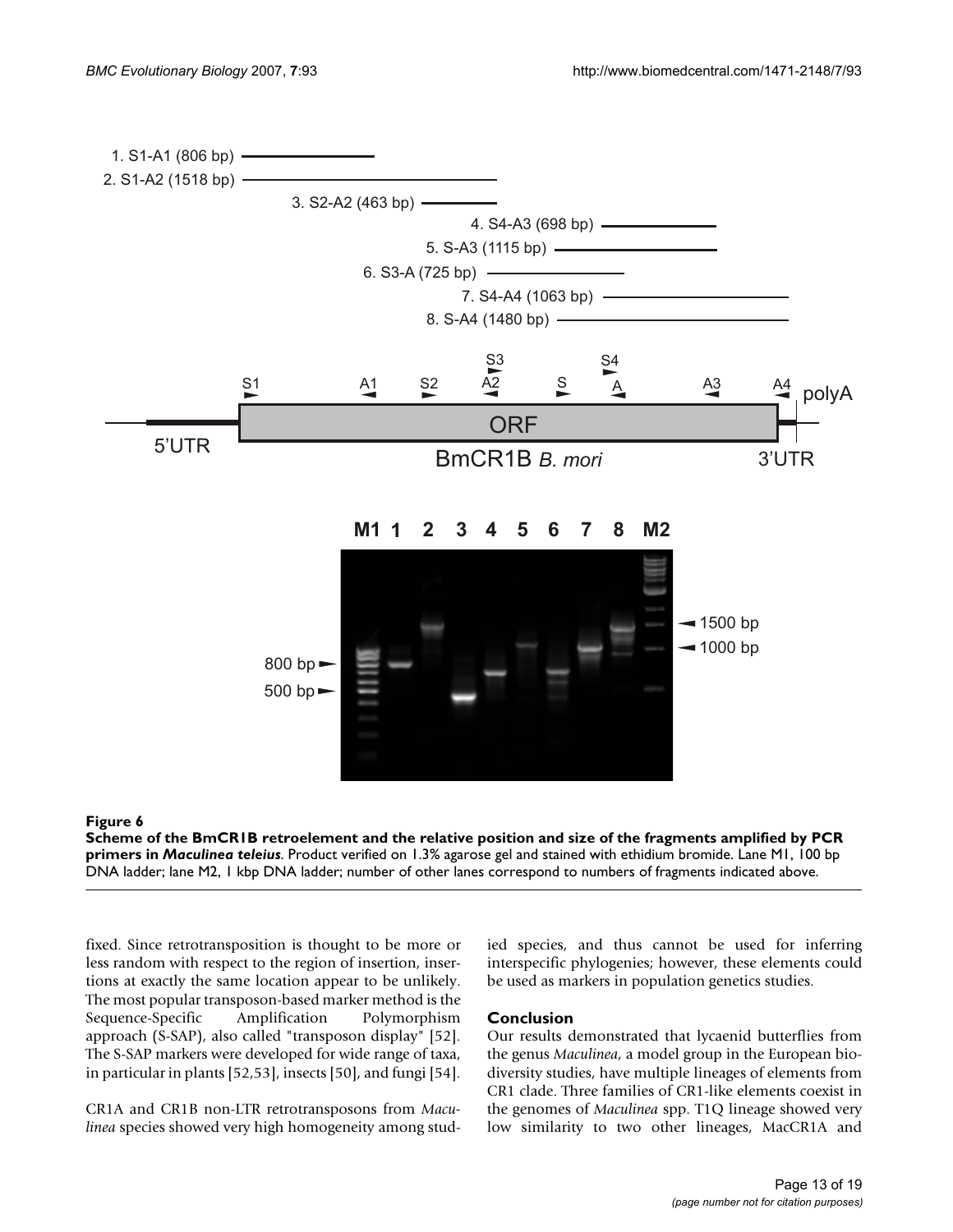| Non-LTR retrotransposons                         | LCA (divergence time in MYA) | Amino Acid Divergence (%) | Evolutionary rate $(10-9)$ |
|--------------------------------------------------|------------------------------|---------------------------|----------------------------|
| CRI clade                                        |                              |                           |                            |
| Q Anopheles versus worf Drosophila               | 260                          | 68.2                      | I.70                       |
| TI Anopheles versus worf Drosophila              | 260                          | 66.3                      | 1.52                       |
| <b>BmCRIB Bombyx versus CRIB Maculinea</b>       | 140                          | 2.7                       | 0.061                      |
| SoriCRIA Scolitantides versus CRIA Maculinea     | 10                           | 2.3                       | ۱.2                        |
| BmCRIB Bombyx versus OcaCRIB Oberthueria         | 10                           | 4.6                       | ۱.7                        |
| MteQ M. teleius versus Q Anopheles               | 350                          | 60.0                      | 1.29                       |
| Jockey clade                                     |                              |                           |                            |
| Jockey D. melanogaster versus Jockey D. funebris | 40                           | 24.7                      | 3.55                       |
| AMY B. mori versus Helena D. mauritiana          | 350                          | 52.4                      | 1.00                       |
| JuanA Aedes versus Jockey D. melanogaster        | $~1$ -250                    | 60.5                      | 1.79                       |
| NLRICth Chironomus versus Jockey D. melanogaster | $~1$ -250                    | 56                        | 1.59                       |
| NI RICth Chironomus versus AMY B. mori           | 350                          | 67.4                      | 1.22                       |

**Table 4: Amino acid divergences and evolutionary rates in the CR1 and Jockey clades.**

MacCR1B, whereas MacCR1A and MacCR1B are highly similar to each other and formed a common branch (Figure 7).

Sequences with extremely high similarity to *Maculinea* were identified in genome of silkworm *Bombyx mori*. A non-LTR retrotransposon BmCR1B belonging to CR1B lineage was reconstructed based on short fragments available in databases. The distribution of CR1A and CR1B families was studied among 17 species of Lepidoptera from nine superfamilies. Only representatives of the family Lycaenidae gave positive signal in PCR amplification for the CR1A lineage. None of the studied species showed presence of CR1B family, except *Maculinea* and two moths from family Bombycidae: *Oberthueria caeca* and *Bombyx mori*.

The studied MacCR1B and BmCR1B elements are considerably more conserved than the mitochondrial proteins and have the same level of conservation as  $EF-1\alpha$  protein, one of the most conserved proteins in eukaryotes. In summary, the data are consistent with horizontal transfer of CR1B elements between species of Lepidoptera at some point well after the divergence of Bombycoidea and Papilionoidea. The degree of similarity of coding sequences in these elements, their discontinuous distribution, and the results of divergence-versus-age analysis, make it highly unlikely that these sequences diverged at the same time as their host taxa. A presence of the CR1B family in two closely related species from family Bombycidea (*Oberthueria caeca* and *Bombyx mori*) allowed us to suppose that horizontal transmission occurred from Bombycidae to the common ancestor of *Maculinea* species. This study presents a new example of horizontal transmission of non-LTR retrotransposons from CR1 clade.

### **Methods**

#### *Species collection and total DNA isolation*

Table 1 lists *Maculinea* species used in the present study. *M. teleius, M. nausithous*, and *M. arion* specimens originated from southern Poland. *M. alcon* specimens originated from western Siberia (Novosibirsk, Russia). Taxonomy is given after Als et al. (2004) [16] and Bereczki et al. (2005) [55]. Live *Maculinea* larvae were collected in nature and preserved in 96 % ethanol. Species identification of larval stages was performed using the morphology key by Śliwińska et al. (2006) [56]. Total DNA was isolated from several larvae.

Table 2 lists Lepidoptera species from suborder Ditrysia used in present study and their taxonomy. All material was kindly provided by Dr. Oleg Kosterin (Institute of Cytology and Genetics, Novosibirsk) and Dr. Vladimir Dubatolov (Institute of Animal Systematics and Ecology, Novosibirsk). All listed Lepidoptera, except *Maculinea* spp. and *Bombyx mori*, were collected in nature and stored at -40°C. Detailed label data are available from the authors. Genomic DNA was isolated from the thorax and head of two to four individuals for all species except *Plebejus argus, Calidula* sp. and *Oberthueria caeca*. Total DNA extraction and PCR amplification have been done according to standard techniques [57]. For *B. mori*, the DNA of strain Dazao was used in present study.

#### *CR1 clade PCR amplification and sequencing*

Degenerate PCR primers for CR1 clade of non-LTR retrotransposons were designed by inspection of conserved amino acid sequences in the reverse transcriptase (RT) domains of different published non-LTR retroelements. Primer sequences were: CR1-S= 5'-TATCTTCTTCTCCnggnccngaygg-3' and CR1-A= 5'-CAAAAACACTGCCyt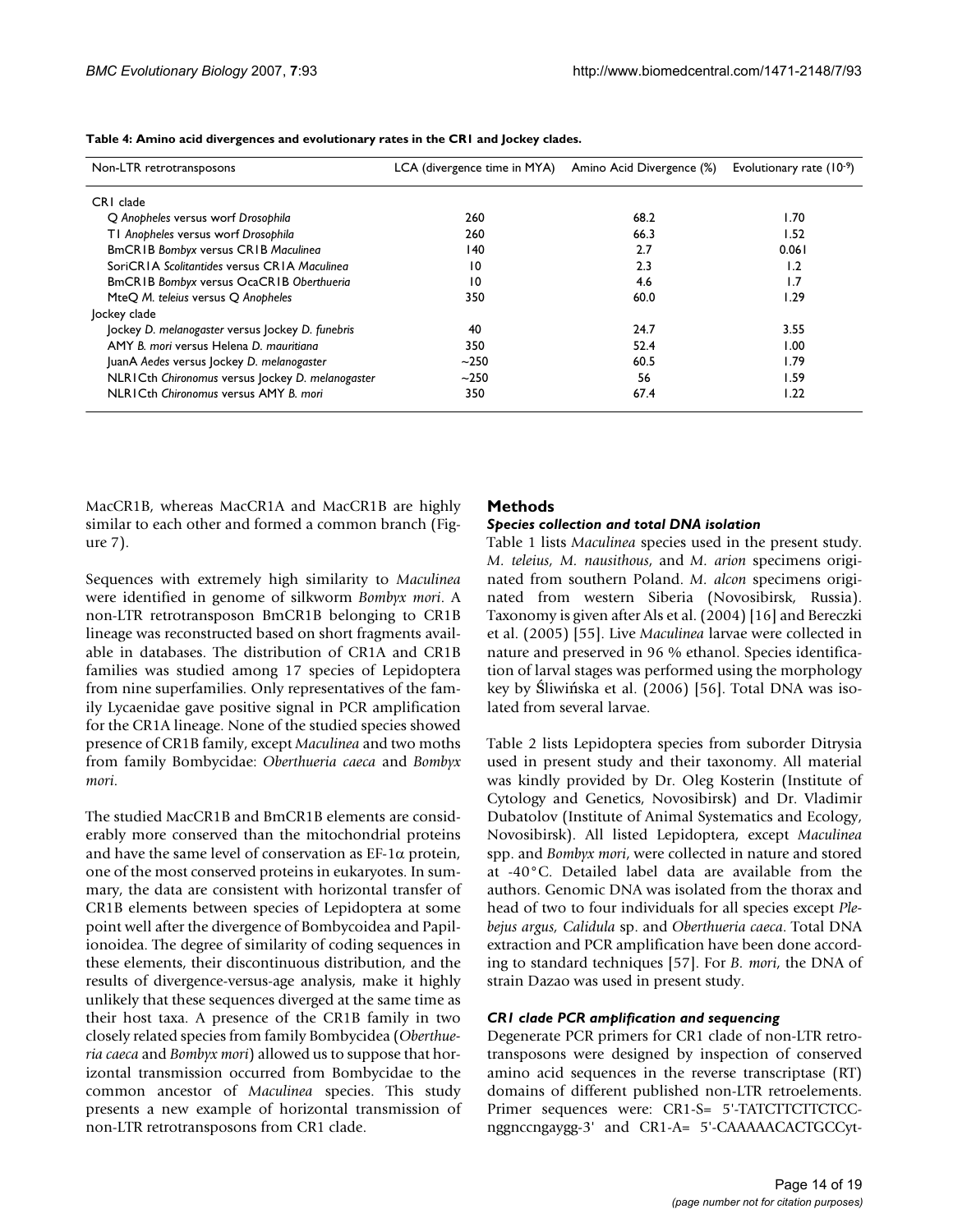gnggnacncc-3', where  $Y = C + T$ , and  $N = A + G + C + T$ . The designed pair of primers flanked the sequence between conserved regions 0 and 4 of RT domain [3,58]. The length of expected PCR products was about 550 bp.

PCR amplification with degenerate primers was performed using 0.1 μg of genomic DNA in 10-μl volume of 10 mM Tris-HCl (pH 8.9), 1 mM  $(NH_4)_2SO_4$ , 4 mM MgCl<sub>2</sub>, 200 μM each of four dNTPs, 0.5 μM primers, and 2.5 units of Taq polymerase. After an initial denaturation step for 3 min at 94°C, the PCR reactions were subjected to 30 cycles of amplification consisting of 30 sec denaturation at 94°C, 42 sec annealing at 52°C, and 1 min extension at 72°C. PCR results were assayed by agarose gel electrophoresis.

The resulting PCR products were directly ligated into a pGEM vector using a pGEM-T-easy cloning kit (Promega) for sequence determination. Clones were amplified by PCR with M13 primers, and 40 ng of the product was used in a 10 μl cycle sequencing reaction with the ABI BigDye Terminator Kit on an ABI 377 DNA sequencer. Sequences were deposited to GenBank under accession numbers [GenBank:[DQ822995-](http://www.ncbi.nih.gov/entrez/query.fcgi?db=Nucleotide&cmd=search&term=DQ822995)[DQ823039\]](http://www.ncbi.nih.gov/entrez/query.fcgi?db=Nucleotide&cmd=search&term=DQ823039), [Gen-Bank:[DQ836362](http://www.ncbi.nih.gov/entrez/query.fcgi?db=Nucleotide&cmd=search&term=DQ836362) - [DQ836391](http://www.ncbi.nih.gov/entrez/query.fcgi?db=Nucleotide&cmd=search&term=DQ836391)] and [Gen-Bank:[DQ994657](http://www.ncbi.nih.gov/entrez/query.fcgi?db=Nucleotide&cmd=search&term=DQ994657) - [DQ994665](http://www.ncbi.nih.gov/entrez/query.fcgi?db=Nucleotide&cmd=search&term=DQ994665)] (Table 1).

# *BmCR1B retrotransposon reconstruction*

Nucleotide and protein sequence searches of the GenBank databases with MacCR1A and MacCR1B were performed with BLAST [59] search programs of the NCBI [60]. The following sequence databases were searched at NCBI: nonredundant (NR) and *Bombyx mori* WGS database for Dazao [61] and p50T strains [62]. BmCR1B element sequence was reconstructed by assembling of partial sequences from different contigs (Figure 2). The sequence of the entire BmCR1B element could be found in Supplementary Material (Additional file 2), as well as the list of contigs used for reconstruction (Additional file 3).

Based on the sequence of reconstructed BmCR1B element, we designed PCR primers with the following sequences: BmCR1B-S1 5'-CCCTTTCCTTCCCCACCCC; BmCR1B-S2 5'-TAGCACCTGCGCTGACTCGG; BmCR1B-S3 5'-GGT-TCATTGGCATATTCCGC; BmCR1B-S4 5'-GCGGAACG-GAGAGTTAAAGTCG; BmCR1B-A1 5'- TCTTCCACATCCGGCACACG; BmCR1B-A2 5'-GTCCA-GAGTCGAGTTTCCCGC; BmCR1B-A3 5'-CGCAGT-GCCAAAGGATCTAGC; BmCR1B-A4 5'- GAGGCAAACGAGCAAGACGGG.

PCR amplification with designed pairs of primers was performed using 0.1 μg of *M. teleius* genomic DNA in 10-μl volume of 10 mM Tris-HCl (pH 8.9), 1 mM  $(NH_4)_2SO_4$ , 2 mM MgCl<sub>2</sub>, 200 μM each of four dNTPs, 0.5 μM primers,

and 2.5 units of Taq polymerase. After an initial denaturation step for 3 min at 94°C, the PCR reactions were subjected to 30 cycles of amplification consisting of 30 sec denaturation at 94°C, 42 sec annealing at 54°C, and 1 min extension at 72°C. PCR results were assayed by agarose gel electrophoresis (Figure 6).

# *CR1A and CR1B families PCR screening*

Based on newly isolated MacCR1A, MacCR1B and BmCR1B elements, specific primers for PCR were designed for each family. The location of primers is shown on Figure 4. Sequences of primers were: for MacCR1A CR1A-S 5'-TCTTTTCGGTTCTCCTACTC and CR1A-A 5'- GCATCAACAGACTGAGTTTCCGAG; for MacCR1B CR1B-S 5'-CTTATTCAGACACTCTTATGTCC and CR1B-A 5'- GAGCATGAGCCGTCTACGA PCR amplification with CR1A and CR1B pairs of primers was performed using 0.1 μg of genomic DNA in 10-μl volume of 10 mM Tris-HCl (pH 8.9), 1 mM (NH<sub>4</sub>)<sub>2</sub>SO<sub>4</sub>, 1.5 mM MgCl<sub>2</sub>, 200  $\mu$ M each of four dNTPs, 0.5 μM primers, and 2.5 units of Taq polymerase. After an initial denaturation step for 3 min at 94°C, the PCR reactions were subjected to 30 cycles of amplification consisting of 30 sec denaturation at 94°C, 42 sec annealing at 52°C, and 1 min extension at 72°C. PCR results were assayed by agarose gel electrophoresis.

The resulting PCR products were directly ligated into a pGEM vector using a pGEM-T-easy cloning kit (Promega) for sequence determination. Clones were amplified by PCR with M13 primers, and 40 ng of the product was used in a 10 μl cycle sequencing reaction with the ABI BigDye Terminator Kit on an ABI 377 DNA sequencer. Sequences were deposited to GenBank under accession numbers [GenBank:[EF591634\]](http://www.ncbi.nih.gov/entrez/query.fcgi?db=Nucleotide&cmd=search&term=EF591634), [GenBank[:EF592105](http://www.ncbi.nih.gov/entrez/query.fcgi?db=Nucleotide&cmd=search&term=EF592105)], [Gen-Bank: [EF592106\]](http://www.ncbi.nih.gov/entrez/query.fcgi?db=Nucleotide&cmd=search&term=EF592106), [GenBank: EF592107 ], [Gen-Bank:[EF592108\]](http://www.ncbi.nih.gov/entrez/query.fcgi?db=Nucleotide&cmd=search&term=EF592108).

# *Sequence and phylogenetic analysis*

Multiple DNA sequence alignment was performed by ClustalW [63] and used for phylogenetic tree construction based on the neighbor-joining (NJ) method, implemented in MEGA 3.0 [65]. Pairwise distances were estimated under Kimura's two parameter model by MEGA 3.0. The amino acid sequences of newly identified RT and RT from GenBank were aligned using ClustalW [63] and edited manually. Phylogenetic analysis was carried out using the NJ method in MEGA 3.0 program [65] and Maximum Likelihood (ML) optimality criteria in PHYML algorithm [66]. For the ML analysis, the appropriate substitution model was calculated using ProTest program, version 1.3 [67]. The best evolutionary models for the analyzed amino-acids data set were rtREV based on the Akaike Information Criterion (AIC) [68] and Blosum62 based on Bayesian Information Criterion (BIC) [69]. Statistical support for the trees was evaluated by bootstrap-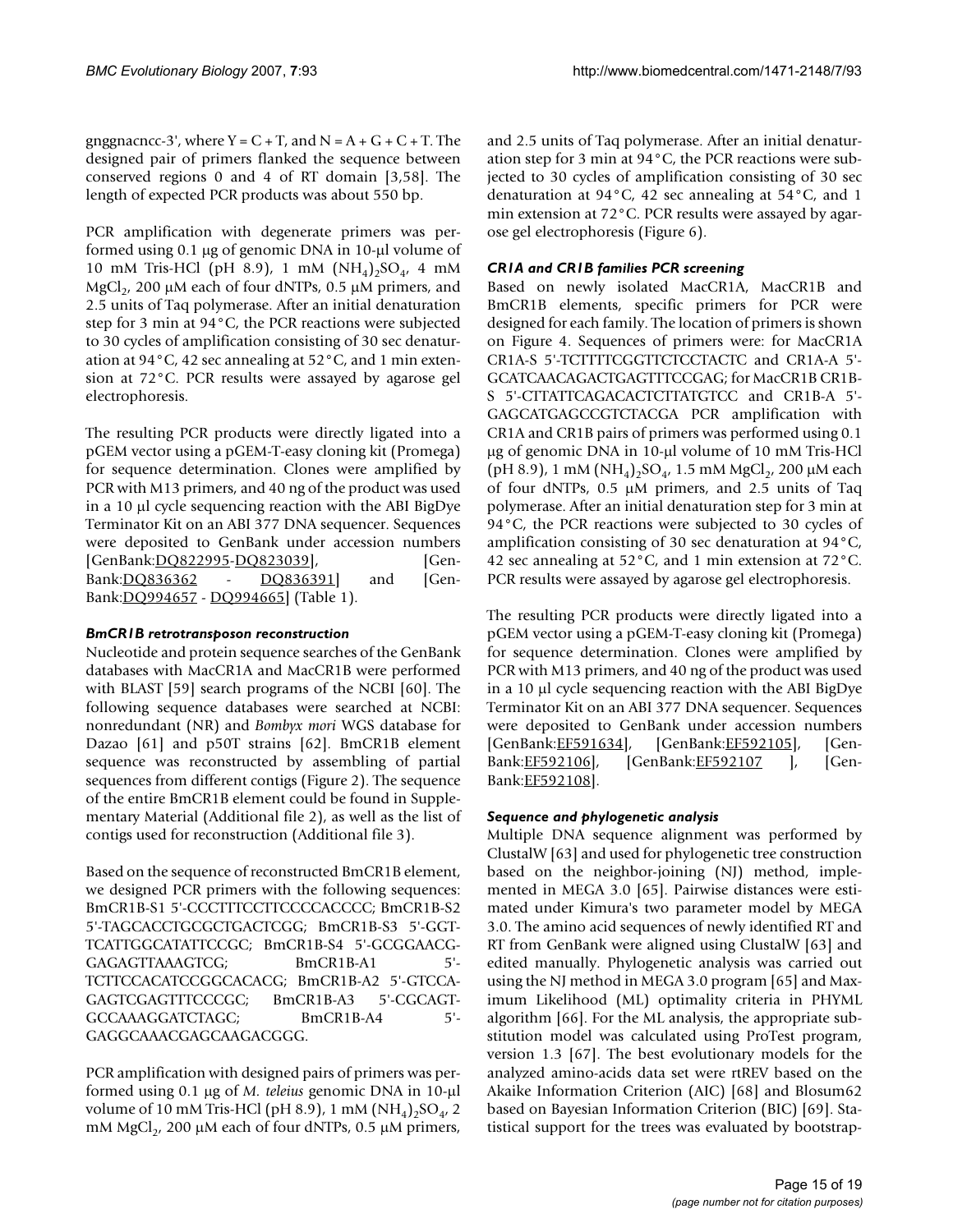

**Neighbour-joining (NJ) phylogeny of RT domains of non-LTR retrotransposons including newly described elements**. The consensus tree is represented. Two bootstrap values correspond to the NJ tree (1000 replications) and maximum likelihood (ML) tree (100 replications). The name of the host species and GenBank accession number is indicated for each non-LTR element.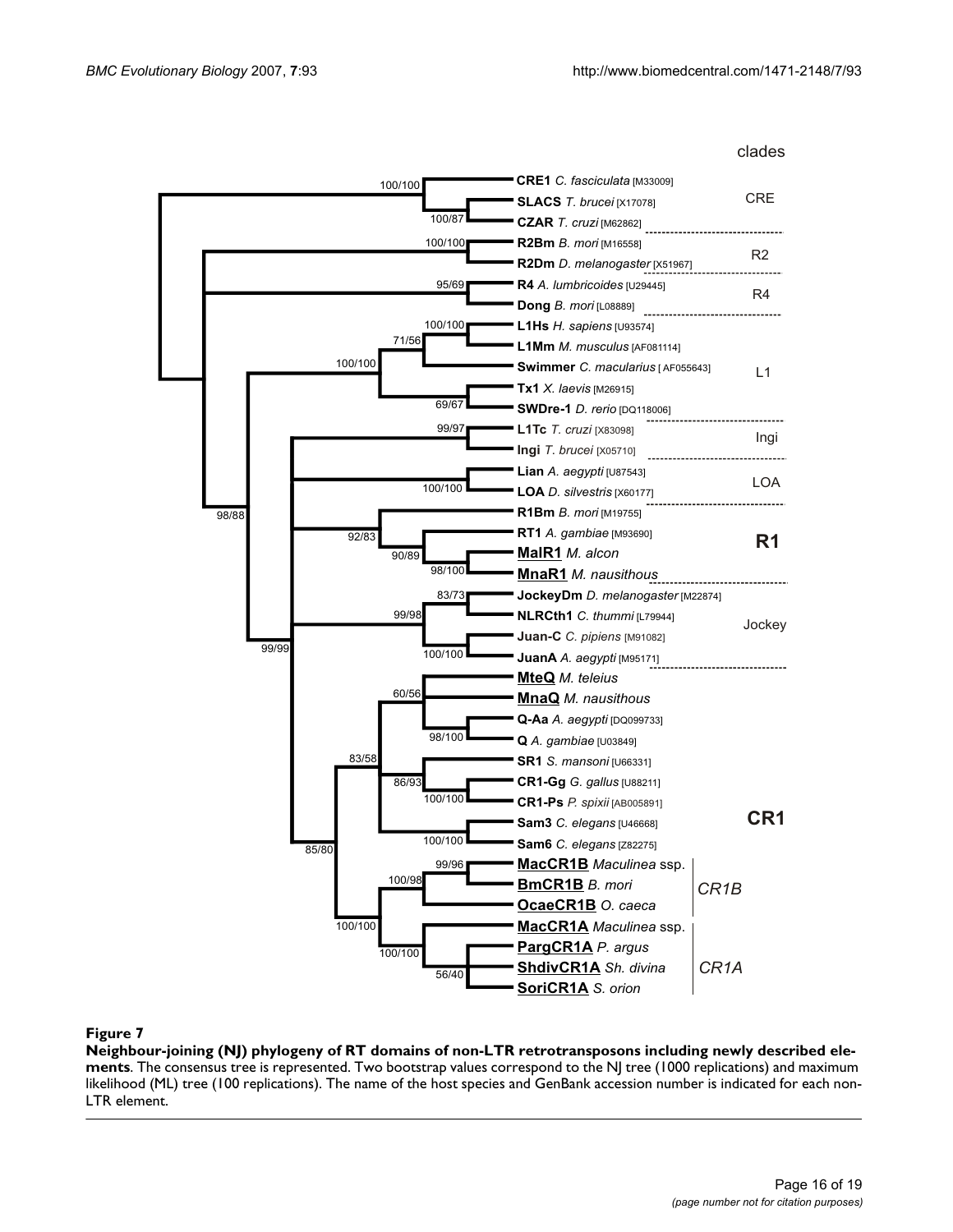ping: 1000 replications for NJ and 100 replications for the ML [70].

Evolutionary rates were estimated by standard methods [71]. Poisson correction distances (d) were estimated from the equation  $d = -\ln(1 - p)$ , where p represents the proportion of different amino acids. The rate of amino acid substitution (r) was estimated by the standard equation  $r = d/2T$ , where T is the divergence time of the last common ancestor (LCA) of the compared species. Amino acid distances used in divergence-versus-age analysis were calculated from sequences of the partial RT domain  $(\sim 300$ aa) using MEGA 3.0 [65].

### **Abbreviations**

- LTR long terminal repeat
- TPRT target-primed reverse transcription
- RT reverse transcriptase
- ORF open reading frame
- RLE restriction enzyme-like endonuclease
- APE apurinic/apyrimidinic endonuclease
- polyA polyadenine tract
- UTR untranslated terminal region
- EF-1α elongation factor 1 alpha
- COI oxidase subunit I
- COII oxidase subunit II
- LCA last common ancestor
- Mya million years ago
- MP maximum parsimony method
- ML method of maximum likelihood
- NJ neighbor-joining method

S-SAP – Sequence-Specific Amplification Polymorphism

#### **Authors' contributions**

ON participated in the design of the study, carried out the analysis, participated in the sequence analysis and drafted the manuscript. ES participated in insect collecting, and data analysis and interpretation. VF participated in drafting the manuscript. JS contributed to data acquisition. AB participated in the design of the study and coordination. MW participated in the design of the study and has given final approval of the submitted version. All authors read and approved the final manuscript.

### **Additional material**

#### **Additional file 1**

*Additional data file 1 is a plain text document entitled ''*Maculinea *TEs alignment used for figure 1'' and contains the nucleotide fragments alignment in MEGA format which was used for phylogenetic tree reconstruction (Fig. 1).*

Click here for file

[\[http://www.biomedcentral.com/content/supplementary/1471-](http://www.biomedcentral.com/content/supplementary/1471-2148-7-93-S1.txt) 2148-7-93-S1.txt]

### **Additional file 2**

*Additional data file 2 is a plain text document entitled "BmCR1B whole sequence with features" and contains the nucleotide sequence of reconstructed BmCR1B element from* B. mori *with annotations.* Click here for file [\[http://www.biomedcentral.com/content/supplementary/1471-](http://www.biomedcentral.com/content/supplementary/1471-2148-7-93-S2.txt) 2148-7-93-S2.txt]

# **Additional file 3**

*Additional data file 3 is a word document entitled "contigs used in reconstruction BmCR1B" and contains the table of contigs used in reconstruction of BmCR1B element with GenBank accession numbers and locations of BmCR1B fragments.* Click here for file [\[http://www.biomedcentral.com/content/supplementary/1471-](http://www.biomedcentral.com/content/supplementary/1471-2148-7-93-S3.doc) 2148-7-93-S3.doc]

# **Acknowledgements**

We thank Dr. Oleg Kosterin and Dr. Vladimir Dubatolov for providing the material of butterflies. This study was financed by EC within its RTD project EVK2-CT-2001-00126 and EVK2-CT-2002-80009 as well as by Polish Ministry of Science within its project SPUB-3024. We declare that all the experiments in this study were performed in Poland and Russia and comply with current Polish and Russian law.

#### **References**

- Luan DD, Korman MH, Jakubczak JL, Eickbush TH: [Reverse tran](http://www.ncbi.nlm.nih.gov/entrez/query.fcgi?cmd=Retrieve&db=PubMed&dopt=Abstract&list_uids=7679954)**[scription of R2Bm RNA is primed by a nick at the chromo](http://www.ncbi.nlm.nih.gov/entrez/query.fcgi?cmd=Retrieve&db=PubMed&dopt=Abstract&list_uids=7679954)**somal target site: a mechanism **[retrotransposition.](http://www.ncbi.nlm.nih.gov/entrez/query.fcgi?cmd=Retrieve&db=PubMed&dopt=Abstract&list_uids=7679954)** *Cell* 1993, **72:**595-605.
- 2. Christensen SM, Eickbush TH: **Role of the** *Bombyx mori* **[R2 ele](http://www.ncbi.nlm.nih.gov/entrez/query.fcgi?cmd=Retrieve&db=PubMed&dopt=Abstract&list_uids=16284201)[ment N-terminal domain in the target-primed reverse tran](http://www.ncbi.nlm.nih.gov/entrez/query.fcgi?cmd=Retrieve&db=PubMed&dopt=Abstract&list_uids=16284201)[scription \(TPRT\) reaction.](http://www.ncbi.nlm.nih.gov/entrez/query.fcgi?cmd=Retrieve&db=PubMed&dopt=Abstract&list_uids=16284201)** *Nucleic Acids Res* 2005, **33:**6461-6468.
- 3. Malik HS, Burke WD, Eickbush TH: **[The age and evolution of non-](http://www.ncbi.nlm.nih.gov/entrez/query.fcgi?cmd=Retrieve&db=PubMed&dopt=Abstract&list_uids=10368957)**[LTR retrotransposable elements.](http://www.ncbi.nlm.nih.gov/entrez/query.fcgi?cmd=Retrieve&db=PubMed&dopt=Abstract&list_uids=10368957) **16:**793-805.
- 4. Burke WD, Malik HS, Rich SM, Eickbush TH: **Ancient lineages of non-LTR retrotransposons in the primitive eukaryote,** *Giardia lamblia***[.](http://www.ncbi.nlm.nih.gov/entrez/query.fcgi?cmd=Retrieve&db=PubMed&dopt=Abstract&list_uids=11961096)** *Mol Biol Evol* 2002, **19:**619-630.
- 5. Malik HS, Eickbush TH: **NeSL-1, an ancient lineage of site-specific non-LTR retrotransposons from** *Caenorhabditis elegans***[.](http://www.ncbi.nlm.nih.gov/entrez/query.fcgi?cmd=Retrieve&db=PubMed&dopt=Abstract&list_uids=10628980)** *Genetics* 2000, **154:**193-203.
- 6. Eickbush TH, Malk HS: **Origins and evolution of retrotransposons.** In *Mobile DNA II* Edited by: Craig R, Cragie R, Gellert M, Lambowitz AM. Washington: ASM Press; 2002:1111-1144.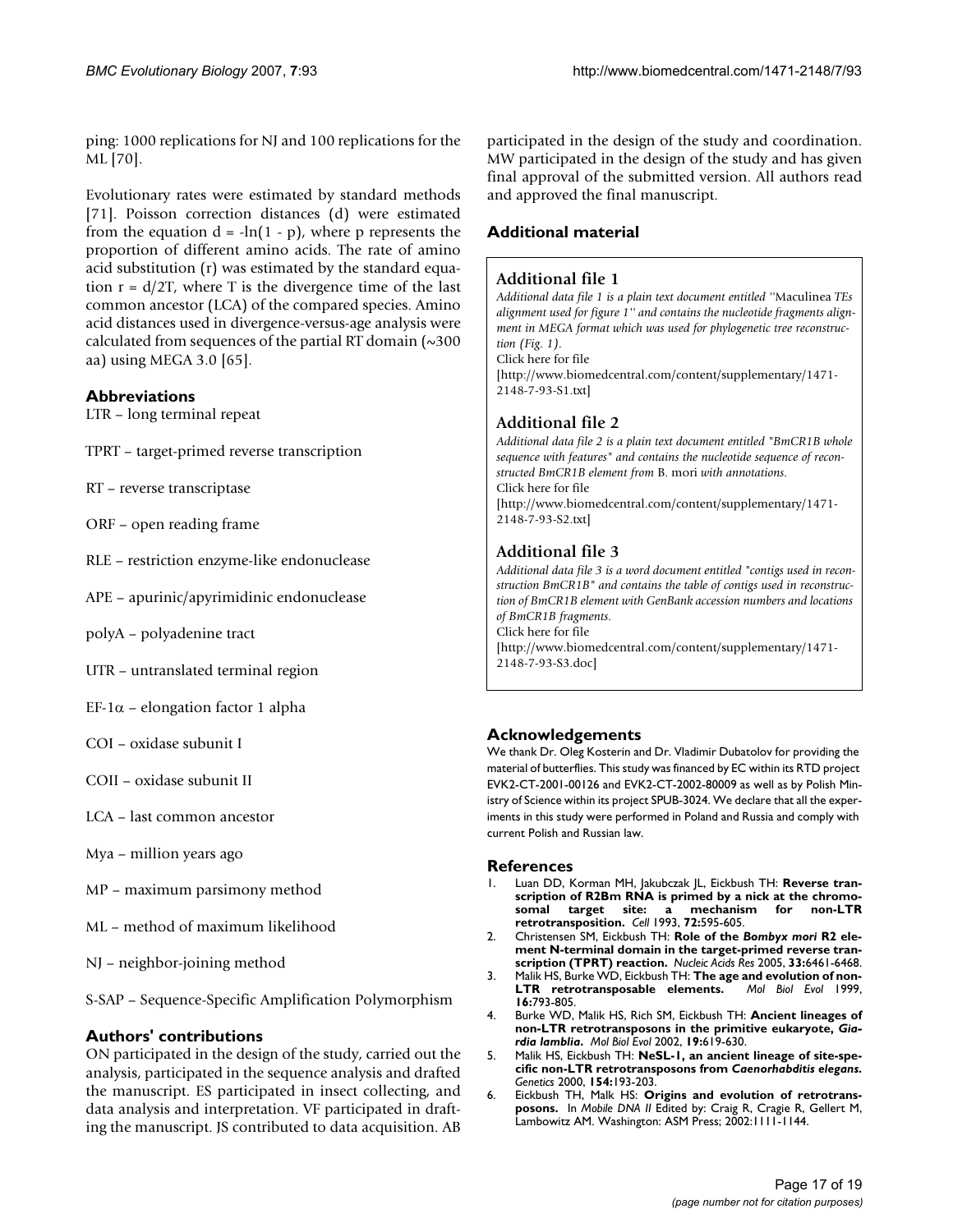- 7. Lovsin N, Gubensek F, Kordis D: **[Evolutionary dynamics in a](http://www.ncbi.nlm.nih.gov/entrez/query.fcgi?cmd=Retrieve&db=PubMed&dopt=Abstract&list_uids=11719571) [novel L2 clade of non-LTR retrotransposons in Deuterosto](http://www.ncbi.nlm.nih.gov/entrez/query.fcgi?cmd=Retrieve&db=PubMed&dopt=Abstract&list_uids=11719571)[mia.](http://www.ncbi.nlm.nih.gov/entrez/query.fcgi?cmd=Retrieve&db=PubMed&dopt=Abstract&list_uids=11719571)** *Mol Biol Evol* 2001, **18:**2213-2224.
- 8. Biedler J, Tu Z: **Non-LTR retrotransposons in the African malaria mosquito,** *Anopheles gambiae***[: unprecedented diver](http://www.ncbi.nlm.nih.gov/entrez/query.fcgi?cmd=Retrieve&db=PubMed&dopt=Abstract&list_uids=12832632)[sity and evidence of recent activity.](http://www.ncbi.nlm.nih.gov/entrez/query.fcgi?cmd=Retrieve&db=PubMed&dopt=Abstract&list_uids=12832632)** *Mol Biol Evol* 2003, **20:**1811-1825.
- Permanyer J, Gonzalez-Duarte R, Albalat R: The non-LTR retro**transposons in** *Ciona intestinalis* **[: new insights into the evolu](http://www.ncbi.nlm.nih.gov/entrez/query.fcgi?cmd=Retrieve&db=PubMed&dopt=Abstract&list_uids=14611659)[tion of chordate genomes.](http://www.ncbi.nlm.nih.gov/entrez/query.fcgi?cmd=Retrieve&db=PubMed&dopt=Abstract&list_uids=14611659)** *Genome Biol* 2003, **4:**R73.
- 10. Kojima KK, Fujiwara H: **[An extraordinary retrotransposon fam](http://www.ncbi.nlm.nih.gov/entrez/query.fcgi?cmd=Retrieve&db=PubMed&dopt=Abstract&list_uids=16077010)[ily encoding dual endonucleases.](http://www.ncbi.nlm.nih.gov/entrez/query.fcgi?cmd=Retrieve&db=PubMed&dopt=Abstract&list_uids=16077010)** *Genome Res* 2005, **15:**1106-1117.
- 11. Berezikov E, Bucheton A, Busseau I: **A search for reverse transcriptase-coding sequences reveals new non-LTR retrotransposons in the genome of** *Drosophila melanogaster***[.](http://www.ncbi.nlm.nih.gov/entrez/query.fcgi?cmd=Retrieve&db=PubMed&dopt=Abstract&list_uids=11178266)** *Genome Biol* 2000, **1:**RESEARCH0012.
- 12. Boulesteix M, Biemont C: **[Transposable elements in mosqui](http://www.ncbi.nlm.nih.gov/entrez/query.fcgi?cmd=Retrieve&db=PubMed&dopt=Abstract&list_uids=16093703)[toes.](http://www.ncbi.nlm.nih.gov/entrez/query.fcgi?cmd=Retrieve&db=PubMed&dopt=Abstract&list_uids=16093703)** *Cytogenet Genome Res* 2005, **110:**500-509.
- 13. Burke WD, Eickbush DG, Xiong Y, Jakubczak J, Eickbush TH: **[Sequence relationship of retrotransposable elements R1 and](http://www.ncbi.nlm.nih.gov/entrez/query.fcgi?cmd=Retrieve&db=PubMed&dopt=Abstract&list_uids=8383793) [R2 within and between divergent insect species.](http://www.ncbi.nlm.nih.gov/entrez/query.fcgi?cmd=Retrieve&db=PubMed&dopt=Abstract&list_uids=8383793)** *Mol Biol Evol* 1993, **10:**163-185.
- 14. Glushkov S, Novikova O, Blinov A, Fet V: **[Divergent non-LTR ret](http://www.ncbi.nlm.nih.gov/entrez/query.fcgi?cmd=Retrieve&db=PubMed&dopt=Abstract&list_uids=16328371)[rotransposon lineages from the genomes of scorpions](http://www.ncbi.nlm.nih.gov/entrez/query.fcgi?cmd=Retrieve&db=PubMed&dopt=Abstract&list_uids=16328371) [\(Arachnida: Scorpiones\).](http://www.ncbi.nlm.nih.gov/entrez/query.fcgi?cmd=Retrieve&db=PubMed&dopt=Abstract&list_uids=16328371)** *Mol Genet Genomics* 2006, **275:**288-296.
- 15. Zupunski V, Gubensek F, Kordis D: **[Evolutionary dynamics and](http://www.ncbi.nlm.nih.gov/entrez/query.fcgi?cmd=Retrieve&db=PubMed&dopt=Abstract&list_uids=11557792) [evolutionary history in the RTE clade of non-LTR retrotrans](http://www.ncbi.nlm.nih.gov/entrez/query.fcgi?cmd=Retrieve&db=PubMed&dopt=Abstract&list_uids=11557792)[posons.](http://www.ncbi.nlm.nih.gov/entrez/query.fcgi?cmd=Retrieve&db=PubMed&dopt=Abstract&list_uids=11557792)** *Mol Biol Evol* 2001, **18:**1849-1863.
- 16. Als TD, Vila R, Kandul NP, Nash DR, Yen SH, Hsu YF, Mignault AA, Boomsma JJ, Pierce NE: **[The evolution of alternative parasitic](http://www.ncbi.nlm.nih.gov/entrez/query.fcgi?cmd=Retrieve&db=PubMed&dopt=Abstract&list_uids=15549104) [life histories in large blue butterflies.](http://www.ncbi.nlm.nih.gov/entrez/query.fcgi?cmd=Retrieve&db=PubMed&dopt=Abstract&list_uids=15549104)** *Nature* 2004, **432:**386-390.
- 17. Sibatani A, Saigusa T, Hirowatari T: **The genus** *Maculinea* **van Ecke, 1915 (Lepidoptera: Lycaenidae) from the East Palaeartctic Region.** *Tyo to Ga* 1994, **44:**157-220.
- 18. Woyciechowski M, Slowik J, Muehlenberg M: **Hosts of the butterfly,***Maculinea teleius***, among Myrmica ants in northern Mongolia (Lepidoptera: Lycaenidae; Hymenoptera:Formicidae).** *Sociobiology* 2006, **47:**1-10.
- 19. Wells SM, Pyle RM, Collins NM: **The IUCN Red Data Book: Invertebrates.** Gland, Switzerland: IUCN; 1983.
- 20. **IUCN Red list of threatened animals.** Cambridge: IUCN; 1990.
- 21. Van Swaay CAM, Warren MS: **Red Data Book of European Butterflies (Rhopalocera).** In *Nature and Environment series. 99* Strasbourg: Council of Europe; 1999.
- 22. Thomas JA: **The behaviour and habitat requirements of** *Maculinea nausithous* **(the Dusky Large Blue butterfly) and** *M. teleius* **(the Scarce Large Blue) in France.** *Biol Conserv* 1984, **28:**325-347.
- 23. Elmes GW, Wardlaw JC, Thomas JA: **Larvae of** *Maculinea rebeli***, a large blue butterfly and their** *Myrmica* **host ants: patterns of caterpillar growth and survival.** *J Zool* 1991, **224:**79-92.
- 24. Witek M, Śliwińska EB, Skórka P, Nowicki P, Woyciechowski M, Settele J: **Polymorphic growth in larvae of** *Maculinea* **[butterflies,](http://www.ncbi.nlm.nih.gov/entrez/query.fcgi?cmd=Retrieve&db=PubMed&dopt=Abstract&list_uids=16547733) [as an example of biennialism in myrmecophilous insects.](http://www.ncbi.nlm.nih.gov/entrez/query.fcgi?cmd=Retrieve&db=PubMed&dopt=Abstract&list_uids=16547733)** *Oecologia* 2006, **148:**729-733.
- 25. Elmes GW, Thomas JA: **Die Gattung.** *Maculinea* 1987:354-368.
- 26. Elmes GW, Thomas JA, Munguira ML, Fiedler K: **Larvae of lycaenid butterflies that parasitize ant colonies provide exceptions to normal insect growth rules.** *Biol J Linn Soc* 2001, **73:**259-278.
- 27. Pardue ML, Debaryshe PG: *Drosophila* **[telomere transposons:](http://www.ncbi.nlm.nih.gov/entrez/query.fcgi?cmd=Retrieve&db=PubMed&dopt=Abstract&list_uids=11293794) [genetically active elements in heterochromatin.](http://www.ncbi.nlm.nih.gov/entrez/query.fcgi?cmd=Retrieve&db=PubMed&dopt=Abstract&list_uids=11293794)** *Genetica* 2000, **109:**45-52.
- 28. Kubo Y, Okazaki S, Anzai T, Fujiwara H: **[Structural and phyloge](http://www.ncbi.nlm.nih.gov/entrez/query.fcgi?cmd=Retrieve&db=PubMed&dopt=Abstract&list_uids=11319268)[netic analysis of TRAS, telomeric repeat-specific non-LTR](http://www.ncbi.nlm.nih.gov/entrez/query.fcgi?cmd=Retrieve&db=PubMed&dopt=Abstract&list_uids=11319268) [retrotransposon families in Lepidopteran insects.](http://www.ncbi.nlm.nih.gov/entrez/query.fcgi?cmd=Retrieve&db=PubMed&dopt=Abstract&list_uids=11319268)** *Mol Biol Evol* 2001, **18:**848-857.
- 29. Fujiwara H, Osanai M, Matsumoto T, Kojima KK: **Telomere-specific non-LTR retrotransposons and telomere maintenance in the silkworm,** *Bombyx mori***[.](http://www.ncbi.nlm.nih.gov/entrez/query.fcgi?cmd=Retrieve&db=PubMed&dopt=Abstract&list_uids=16132811)** *Chromosome Res* 2005, **13:**455-467.
- 30. Besansky NJ, Paskewitz SM, Hamm DM, Collins FH: **Distinct families of site-specific retrotransposons occupy identical positions in the rRNA genes of** *Anopheles gambiae***[.](http://www.ncbi.nlm.nih.gov/entrez/query.fcgi?cmd=Retrieve&db=PubMed&dopt=Abstract&list_uids=1328871)** *Mol Cell Biol* 1992, **12:**5102-5110.
- <span id="page-17-0"></span>31. Besansky NJ: **Evolution of the T1 retroposon family in the** *Anopheles gambiae* **[complex.](http://www.ncbi.nlm.nih.gov/entrez/query.fcgi?cmd=Retrieve&db=PubMed&dopt=Abstract&list_uids=2163010)** *Mol Biol Evol* 1990, **7:**229-246.
- 32. Besansky NJ, Bedell JA, Mukabayire O: **Q : a new retrotransposon from the mosquito** *Anopheles gambiae***[.](http://www.ncbi.nlm.nih.gov/entrez/query.fcgi?cmd=Retrieve&db=PubMed&dopt=Abstract&list_uids=8069416)** *Insect Mol Biol* 1994, **3:**49-56.
- 33. Silva R, Burch JB: **[Evidence that chicken CR1 elements repre](http://www.ncbi.nlm.nih.gov/entrez/query.fcgi?cmd=Retrieve&db=PubMed&dopt=Abstract&list_uids=2477689)[sent a novel family of retroposons.](http://www.ncbi.nlm.nih.gov/entrez/query.fcgi?cmd=Retrieve&db=PubMed&dopt=Abstract&list_uids=2477689)** *Mol Cell Biol* 1989, **9:**3563-3566.
- 34. **Tree of Life** [\[http://tolweb.org/Ditrysia/11868\]](http://tolweb.org/Ditrysia/11868)
- 35. Kidwell MG: **[Horizontal transfer.](http://www.ncbi.nlm.nih.gov/entrez/query.fcgi?cmd=Retrieve&db=PubMed&dopt=Abstract&list_uids=1335808)** *Curr Opin Genet Dev* 1992, **2:**868-873.
- 36. Hartl DL, Lohe AR, Lozovskaya ER: **[Modern thoughts on an ancy](http://www.ncbi.nlm.nih.gov/entrez/query.fcgi?cmd=Retrieve&db=PubMed&dopt=Abstract&list_uids=9442899)[ent marinere: function, evolution, regulation.](http://www.ncbi.nlm.nih.gov/entrez/query.fcgi?cmd=Retrieve&db=PubMed&dopt=Abstract&list_uids=9442899)** *Annu Rev Genet* 1997:337-358.
- <span id="page-17-1"></span>37. Anxolabehere D, Kidwell MG, Periquet G: **Molecular characteristics of diverse populations are consistent with the hypothesis of a recent invasion of** *Drosophila melanogaster* **[by mobile P](http://www.ncbi.nlm.nih.gov/entrez/query.fcgi?cmd=Retrieve&db=PubMed&dopt=Abstract&list_uids=2838720) [elements.](http://www.ncbi.nlm.nih.gov/entrez/query.fcgi?cmd=Retrieve&db=PubMed&dopt=Abstract&list_uids=2838720)** *Mol Biol Evol* 1988, **5:**252-269.
- 38. Silva JC, Kidwell MG: **Evolution of P elements in natural populations of** *Drosophila willistoni* **and** *D. sturtevanti***[.](http://www.ncbi.nlm.nih.gov/entrez/query.fcgi?cmd=Retrieve&db=PubMed&dopt=Abstract&list_uids=15579688)** *Genetics* 2004, **168:**1323-1335.
- 39. Robertson HM: **[The mariner transposable element is wide](http://www.ncbi.nlm.nih.gov/entrez/query.fcgi?cmd=Retrieve&db=PubMed&dopt=Abstract&list_uids=8384700)[spread in insects.](http://www.ncbi.nlm.nih.gov/entrez/query.fcgi?cmd=Retrieve&db=PubMed&dopt=Abstract&list_uids=8384700)** *Nature* 1993, **362:**241-245.
- 40. Brower AVZ, DeSalle R: **Practical and theoretical considerations for choice of a DNA sequence region in insect molecular systematics, with a short review of published studies using nuclear gene regions.** *Ann Entomol Soc Am* 1994, **87:**702-716.
- 41. Mitchell A, Cho S, Regier JC, Mitter C, Poole RW, Matthews M: **[Phy](http://www.ncbi.nlm.nih.gov/entrez/query.fcgi?cmd=Retrieve&db=PubMed&dopt=Abstract&list_uids=9100368)[logenetic utility of elongation factor-1 alpha in noctuoidea](http://www.ncbi.nlm.nih.gov/entrez/query.fcgi?cmd=Retrieve&db=PubMed&dopt=Abstract&list_uids=9100368) (Insecta: Lepidoptera): the limits of synonymous substitu[tion.](http://www.ncbi.nlm.nih.gov/entrez/query.fcgi?cmd=Retrieve&db=PubMed&dopt=Abstract&list_uids=9100368)** *Mol Biol Evol* 1997, **14:**381-390.
- 42. Belshaw R, Quicke DL: **[A molecular phylogeny of the Aphidii](http://www.ncbi.nlm.nih.gov/entrez/query.fcgi?cmd=Retrieve&db=PubMed&dopt=Abstract&list_uids=9187088)[nae \(Hymenoptera: Braconidae\).](http://www.ncbi.nlm.nih.gov/entrez/query.fcgi?cmd=Retrieve&db=PubMed&dopt=Abstract&list_uids=9187088)** *Mol Phylogenet Evol* 1997, **7:**281-293.
- 43. Gaunt MW, Miles MA: **[An insect molecular clock dates the ori](http://www.ncbi.nlm.nih.gov/entrez/query.fcgi?cmd=Retrieve&db=PubMed&dopt=Abstract&list_uids=11961108)[gin of the insects and accords with palaeontological and bio](http://www.ncbi.nlm.nih.gov/entrez/query.fcgi?cmd=Retrieve&db=PubMed&dopt=Abstract&list_uids=11961108)[geographic landmarks.](http://www.ncbi.nlm.nih.gov/entrez/query.fcgi?cmd=Retrieve&db=PubMed&dopt=Abstract&list_uids=11961108)** *Mol Biol Evol* 2002, **19:**748-761.
- <span id="page-17-2"></span>44. Jordan IK, McDonald JF: **Evolution of the copia retrotransposon in the** *Drosophila melanogaster* **[species subgroup.](http://www.ncbi.nlm.nih.gov/entrez/query.fcgi?cmd=Retrieve&db=PubMed&dopt=Abstract&list_uids=9729880)** *Mol Biol Evol* 1998, **15:**1160-1171.
- 45. Jordan IK, Matyunina LV, McDonald JF: **[Evidence for the recent](http://www.ncbi.nlm.nih.gov/entrez/query.fcgi?cmd=Retrieve&db=PubMed&dopt=Abstract&list_uids=10535972) [horizontal transfer of long terminal repeat retrotransposon.](http://www.ncbi.nlm.nih.gov/entrez/query.fcgi?cmd=Retrieve&db=PubMed&dopt=Abstract&list_uids=10535972)** *Proc Natl Acad Sci USA* 1999, **96:**12621-12625.
- <span id="page-17-3"></span>46. Terzian C, Ferraz C, Demaille J, Bucheton A: **Evolution of the Gypsy endogenous retrovirus in the** *Drosophila melanogaster* **[subgroup.](http://www.ncbi.nlm.nih.gov/entrez/query.fcgi?cmd=Retrieve&db=PubMed&dopt=Abstract&list_uids=10833197)** *Mol Biol Evol* 2000, **17:**908-914.
- 47. Kordis D, Gubensek F: **[Unusual horizontal transfer of a long](http://www.ncbi.nlm.nih.gov/entrez/query.fcgi?cmd=Retrieve&db=PubMed&dopt=Abstract&list_uids=9724768) [interspersed nuclear element between distant vertebrate](http://www.ncbi.nlm.nih.gov/entrez/query.fcgi?cmd=Retrieve&db=PubMed&dopt=Abstract&list_uids=9724768) [classes.](http://www.ncbi.nlm.nih.gov/entrez/query.fcgi?cmd=Retrieve&db=PubMed&dopt=Abstract&list_uids=9724768)** *Proc Natl Acad Sci USA* 1998, **95:**10704-10709.
- 48. Kidwell MG: **[Lateral transfer in natural populations of eukary](http://www.ncbi.nlm.nih.gov/entrez/query.fcgi?cmd=Retrieve&db=PubMed&dopt=Abstract&list_uids=8122903)[otes.](http://www.ncbi.nlm.nih.gov/entrez/query.fcgi?cmd=Retrieve&db=PubMed&dopt=Abstract&list_uids=8122903)** *Annu Rev Genet* 1993, **27:**235-256.
- 49. Lepetit D, Brehm A, Fouillet P, Biemont C: **Insertion polymorphism of retrotransposable elements in populations of the insular, endemic species** *Drosophila madeirensis***[.](http://www.ncbi.nlm.nih.gov/entrez/query.fcgi?cmd=Retrieve&db=PubMed&dopt=Abstract&list_uids=11918774)** *Mol Ecol* 2002, **11:**347-354.
- 50. Zampicinini G, Blinov A, Cervella P, Guryev V, Sella G: **Insertional polymorphism of a non-LTR mobile element (NLRCth1) in European populations of** *Chironomus riparius* **[\(Diptera, Chi](http://www.ncbi.nlm.nih.gov/entrez/query.fcgi?cmd=Retrieve&db=PubMed&dopt=Abstract&list_uids=15644974)[ronomidae\) as detected by transposon insertion display.](http://www.ncbi.nlm.nih.gov/entrez/query.fcgi?cmd=Retrieve&db=PubMed&dopt=Abstract&list_uids=15644974)** *Genome* 2004, **47:**1154-1163.
- 51. Barnes MJ, Lobo NF, Coulibaly MB, Sagnon NF, Costantini C, Besansky NJ: **SINE insertion polymorphism on the X chromosome differentiates** *Anopheles gambiae* **[molecular forms.](http://www.ncbi.nlm.nih.gov/entrez/query.fcgi?cmd=Retrieve&db=PubMed&dopt=Abstract&list_uids=16033429)** *Insect Mol Biol* 2005, **14:**353-363.
- 52. Casa AM, Brouwer C, Nagel A, Wang L, Zhang Q, Kresovich S, Wessler SR: **[Inaugural article: the MITE family heartbreaker](http://www.ncbi.nlm.nih.gov/entrez/query.fcgi?cmd=Retrieve&db=PubMed&dopt=Abstract&list_uids=10963671) [\(Hbr\): molecular markers in maize.](http://www.ncbi.nlm.nih.gov/entrez/query.fcgi?cmd=Retrieve&db=PubMed&dopt=Abstract&list_uids=10963671)** *Proc Natl Acad Sci USA* 2000, **97:**10083-10089.
- 53. Kentner EK, Arnold ML, Wessler SR: **[Characterization of high](http://www.ncbi.nlm.nih.gov/entrez/query.fcgi?cmd=Retrieve&db=PubMed&dopt=Abstract&list_uids=12807789)[copy-number retrotransposons from the large genomes of](http://www.ncbi.nlm.nih.gov/entrez/query.fcgi?cmd=Retrieve&db=PubMed&dopt=Abstract&list_uids=12807789) the louisiana iris species and their use as molecular markers.** *Genetics* 2003, **164:**685-697.
- 54. Keiper FJ, Hayden MJ, Park RF, Wellings CR: **[Molecular genetic](http://www.ncbi.nlm.nih.gov/entrez/query.fcgi?cmd=Retrieve&db=PubMed&dopt=Abstract&list_uids=12884951) [variability of Australian isolates of five cereal rust pathogens.](http://www.ncbi.nlm.nih.gov/entrez/query.fcgi?cmd=Retrieve&db=PubMed&dopt=Abstract&list_uids=12884951)** *Mycol Res* 2003, **107:**545-556.